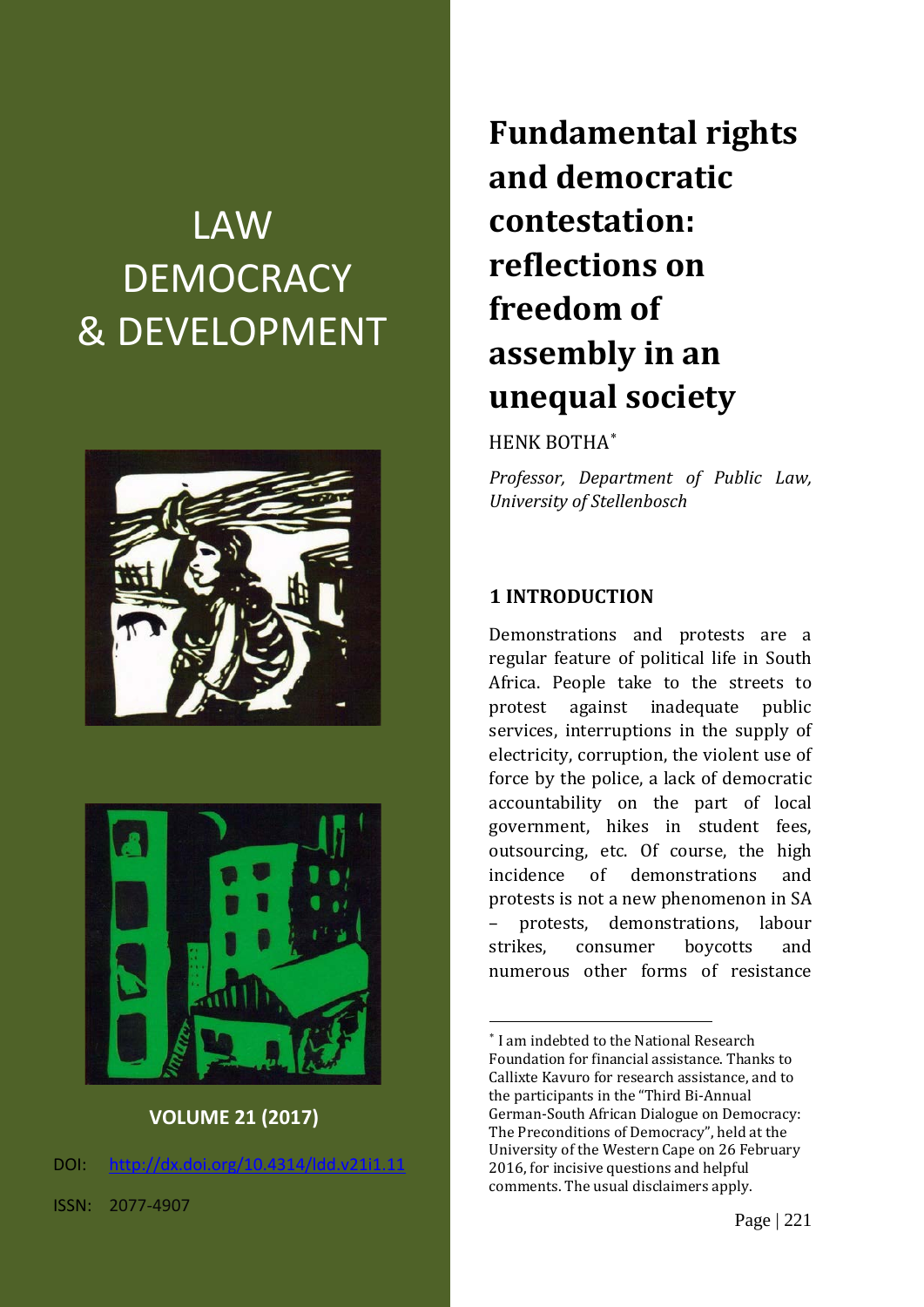were integral parts of the anti-apartheid struggle, and mass mobilisation and demonstrations continued to play an important role during the constitution-making process. Given these historical and present realities, it is not surprising that a link is made in constitutional literature between freedom of assembly and democracy. It is stated that the right to assemble, to demonstrate, to picket and to present petitions, institutes a form of direct democracy, $1$  and that exercises of this right amount to "a direct expression of popular sovereignty".[2](#page-1-1)

And yet, freedom of assembly is not as rigorously protected in South Africa as one would expect. The terminology used in the Regulation of Gatherings Act 205 of 1993 sits uneasily with the language of section 17 of the final Constitution, as a "demonstration" is restricted to no more than 15 persons, whereas a "gathering" consists of more than 15 persons. While demonstrations are exempt from the requirement of prior notification, gatherings are subject to onerous notice requirements. These requirements, coupled with the tendency of municipalities to issue blanket prohibitions, have frustrated the realisation of this right, and rendered its exercise far too dependent on the discretion – and goodwill – of local authorities.[3](#page-1-2)

The protection of section 17 by the judiciary has also left much to be desired. In its most important decision to date on freedom of assembly,<sup>[4](#page-1-3)</sup> the Constitutional Court upheld the constitutionality of section 11(2) of the Regulation of Gatherings Act. This subsection imposes onerous requirements on the organisers of gatherings. In order to escape liability for riot damage, the organisers must prove, inter alia, that the act or omission which caused the damage was not reasonably foreseeable, and that they took all reasonable steps within their power to prevent it. The Court recognised that the provision "significantly increases the costs of organising protest action", and that it may well inhibit "poorly resourced organisations that wish to organise protest action about controversial causes that are nonetheless vital to society" from doing so[.5](#page-1-4) However, it nevertheless held that the limitation of section 17 was reasonable and justifiable in an open and democratic society. The judgment, despite its rhetoric about the importance of freedom of assembly in giving a voice to the powerless and in promoting democracy,[6](#page-1-5)

<span id="page-1-1"></span><sup>2</sup> Woolman S "My tea party, your mob, our social contract: freedom of assembly and the constitutional right to rebellion in *Garvis v SATAWU (Minister for Safety & Security, Third Party)* [2010 \(6\) SA](http://www.saflii.org/cgi-bin/LawCite?cit=2010%20%286%29%20SA%20280)  [280](http://www.saflii.org/cgi-bin/LawCite?cit=2010%20%286%29%20SA%20280) (WCC)" [\(2011\) 27](http://www.saflii.org/cgi-bin/LawCite?cit=%282011%29%2027%20SAJHR%20346) *[SAJHR](http://www.saflii.org/cgi-bin/LawCite?cit=%282011%29%2027%20SAJHR%20346)* 346 at 348; Woolman S "You break it, you own it: South African assembly

<span id="page-1-0"></span><sup>1</sup> Currie I & De Waal J *The new constitutional and administrative law vol 1: constitutional law* (Cape Town: Juta 2001) 88-89; De Vos P, Freedman W et al *South African constitutional law in context* (Cape Town: Oxford University Press 2014) 87. -

<span id="page-1-2"></span>jurisprudence after Garvis" (2015) 9 *Vienna Journal on International Constitutional Law* 548 at 550. <sup>3</sup> See Woolman S "Freedom of assembly" in Woolman S, Bishop M & Brickhill J (eds) *Constitutional law of South Africa* 2ed (Cape Town: Juta 2005) 43-8 – 43-14.

<span id="page-1-3"></span><sup>4</sup> *South African Transport and Allied Workers Union v Garvas* 2013 (1) SA 83 (CC); 2012 (8) BCLR 840 (CC) (*Garvas*).

<span id="page-1-4"></span><sup>5</sup> Paragraph 57.

<span id="page-1-5"></span><sup>6</sup> Paragraphs 61 & 63.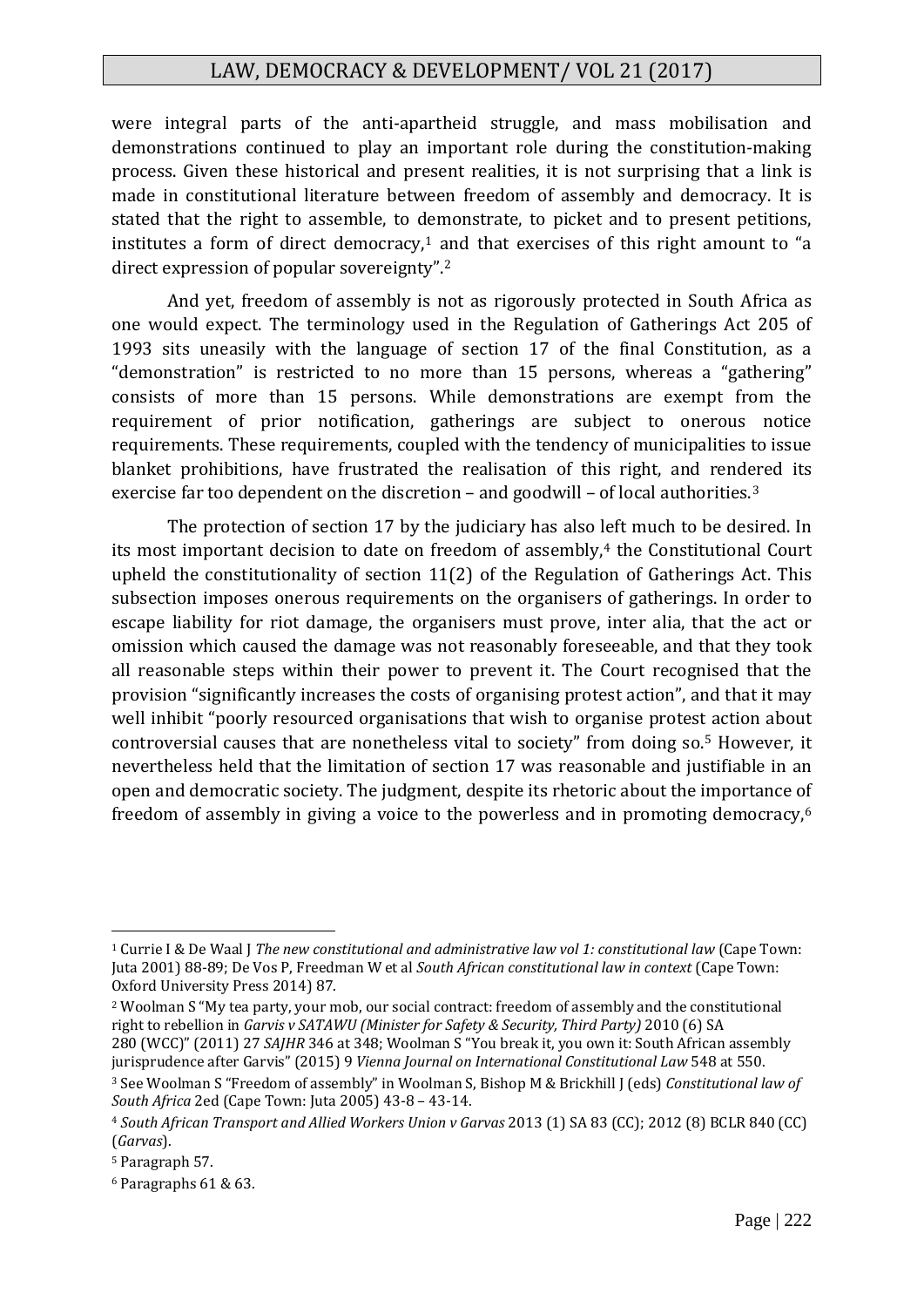has a chilling effect on protests and significantly narrows the space for civil society organisations to help mediate the tension between the State and disaffected citizens.[7](#page-2-0)

How are we to understand the disconnect between frequent assertions of the fundamental importance of freedom of assembly to democracy, and the relative ease with which legislatures and courts subordinate section 17 to countervailing considerations? In this article, I put forward one possible answer to this question, namely, that the restrictive interpretation of fr[ee](#page-2-1)dom of assembly by Parliament and the courts, and its neglect in academic literature, $8$  rest on certain assumptions about the kind of democracy instituted by the Constitution. These assumptions concern the relationship between: (i) the power of the people, as instituted and channelled through established democratic institutions, and the power of the people, as exercised outside of these institutions; (ii) representative and direct democracy; (iii) reason and power; and (iv) speech and action. I hope that, by examining and interrogating these assumptions, the article can contribute to a richer understanding of the possibilities and limits of demonstrations and protests in opening up spaces of democratic contestation.

#### **2 INSTITUTIONALISING THE POWER OF THE PEOPLE**

Narratives about South Africa's constitutional transition provide a first clue to the way in which assumptions about the kind of democracy instituted by the Constitution have shaped interpretations of section 17. These narratives emphasise the fundamental shift brought about by the new constitutional dispensation in the relationship between the State and the people, as the Constitution moved away from the restrictive racial citizenship of the past, instituted universal adult suffrage, and sought to base government on the will of the people. The notions of "the people" and "people's power" no longer referred to something diametrically opposed to the power of the State. Instead, they were now thought to be the very foundation of the State's authority. Put differently, the new constitutional order institutionalised the power of the people – through their democratic representation and through a variety of mechanisms aimed at ensuring open, accountable and responsive government.[9](#page-2-2)

It does not follow from this that the people transferred their sovereign power to the State, without holding any of it in reserve.[10](#page-2-3) It also does not follow that, henceforth, the people would speak only through the ballot box, and in the participatory spaces into which they have been invited by the State. The institution of an inclusive representative democracy should not be seen to foreclose forms of democratic engagement that involve more direct participation by citizens, or that take place within political spaces

<span id="page-2-0"></span><sup>7</sup> Woolman (2015) 569. For a more sympathetic appraisal of the judgment, see Rautenbach IM "The liability of organisers for damage caused in the course of violent demonstrations as a limitation of the right to freedom of assembly: *SATAWU v Garvas* 2012 8 BCLR 840 (CC)" 2013 *TSAR* 151. -

<span id="page-2-1"></span><sup>8</sup> With the exception of a number of important contributions by Stuart Woolman, not much has been written about s 17. The supposed link between freedom of assembly and (direct) democracy is also underdeveloped in the literature.

<span id="page-2-2"></span><sup>9</sup> See *Doctors for Life International v Speaker of the National Assembly* 2006 (6) SA 416 (CC); 2006 (12) BCLR 1399 (CC) (*Doctors for Life*) paras 110-112.

<span id="page-2-3"></span><sup>10</sup> *Doctors for Life* para 110.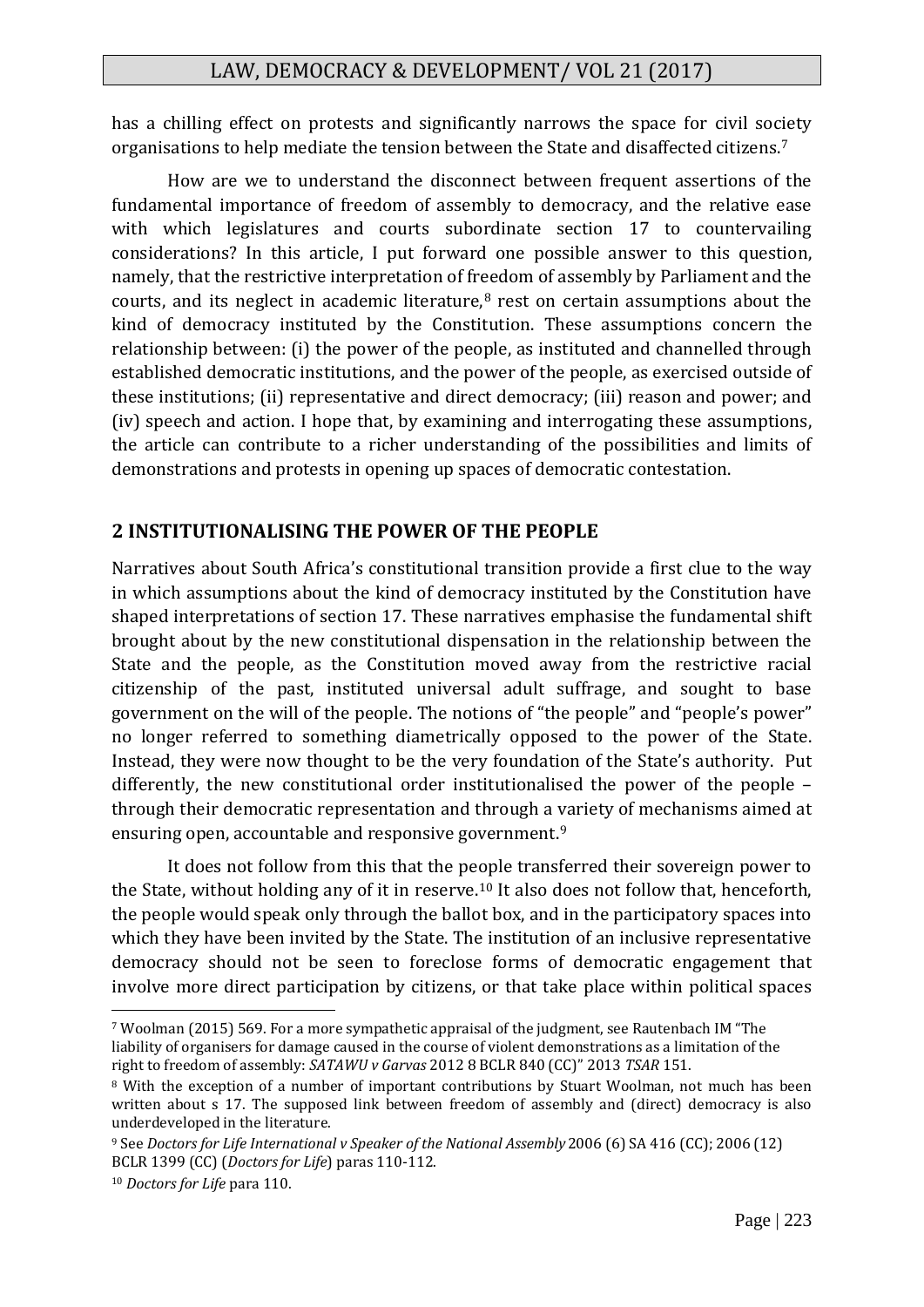that are not of the State's making. At the same time, however, it was widely assumed that, after 1994, the politics of the street had to give way to the orderly processes of representative government, and that the power of the people would – ordinarily – be channelled through representative institutions, rather than be exercised directly.

This assumption does not appear unreasonable. The South African Constitution seeks to overcome the division and strife of the past by building and consolidating democratic institutions. Moreover, the assumption resonates with narratives emphasising the break between the culture of lawlessness under apartheid and the centrality of the rule of law under the new constitutional dispensation.[11](#page-3-0) The politics of the street fits uncomfortably with this vision, particularly given its strong historical association in SA with anti-statism (making the country ungovernable), violence, selfhelp, and justice dispensed by street committees and people's courts. Moreover, it is not as if there is no place for direct democratic action in terms of this vision. The point is rather that its place has become more circumscribed, that it is viewed as a supplement to ordinary (institutionalised) democratic processes, and, perhaps, that it is best invoked when the ordinary channels of democracy have, for whatever reason, become unresponsive or blocked.

There are nevertheless good reasons to be wary of this narrative, insofar as it relegates direct democratic action and the insurgent power of the people to a marginal position and/or treats it as something that is presumptively uncalled for. First of all, this narrative assumes that the history of constitutionalism is a linear process through which formal constitutional guarantees are progressively translated into reality and that we can, accordingly, trust the ordinary democratic processes to promote and develop the rights of citizenship in accordance with their own internal logic. This assumption overlooks the constitutive role of contestation and struggle. Democratic constitutionalism depends on what Balibar terms the differential between "the constitution of citizenship" and "the insurrectional power of universalistic political movements that aim to win rights that do not yet exist or expand those that do".[12](#page-3-1) It is through the transformations that result from contestation and insurrection that democracy is able to sustain itself. These instances of conflict and insurrection take many different forms and do not always involve popular protests and demonstrations. However, a view of democracy which accords a too limited role to extra-institutional politics in supplementing and disrupting the ordinary democratic process, would deprive the political community of an important source of its own vitality and selfrenewal.[13](#page-3-2)

Secondly, this narrative underplays the profound structural barriers to the attainment of full citizenship and the realisation of fundamental human rights. These barriers arise from South Africa's colonial, apartheid and patriarchal past. But they also

<span id="page-3-0"></span><sup>11</sup> See *City Council of Pretoria v Walker* 1998 (2) SA 363 (CC); 1998 (3) BCLR 257 (CC) para 93, *Lesapo v North West Agricultural Bank* 2000 (1) SA 409 (CC); 1999 (12) BCLR 1420 (CC) paras 16-20 & 22; and *President of RSA v Modderklip Boerdery (Pty) Ltd* 2005 (5) SA 3 (CC); 2005 (8) BCLR 786 (CC) paras 40-45. <sup>12</sup> Balibar É *Equaliberty: political essays* (Durham: Duke University Press 2014) 8.

<span id="page-3-2"></span><span id="page-3-1"></span><sup>13</sup> See Brand D "Writing the law democratically: a reply to Theunis Roux" in Woolman S & Bishop M (eds) *Constitutional conversations* (Pretoria: Pretoria University Law Press 2008) 97.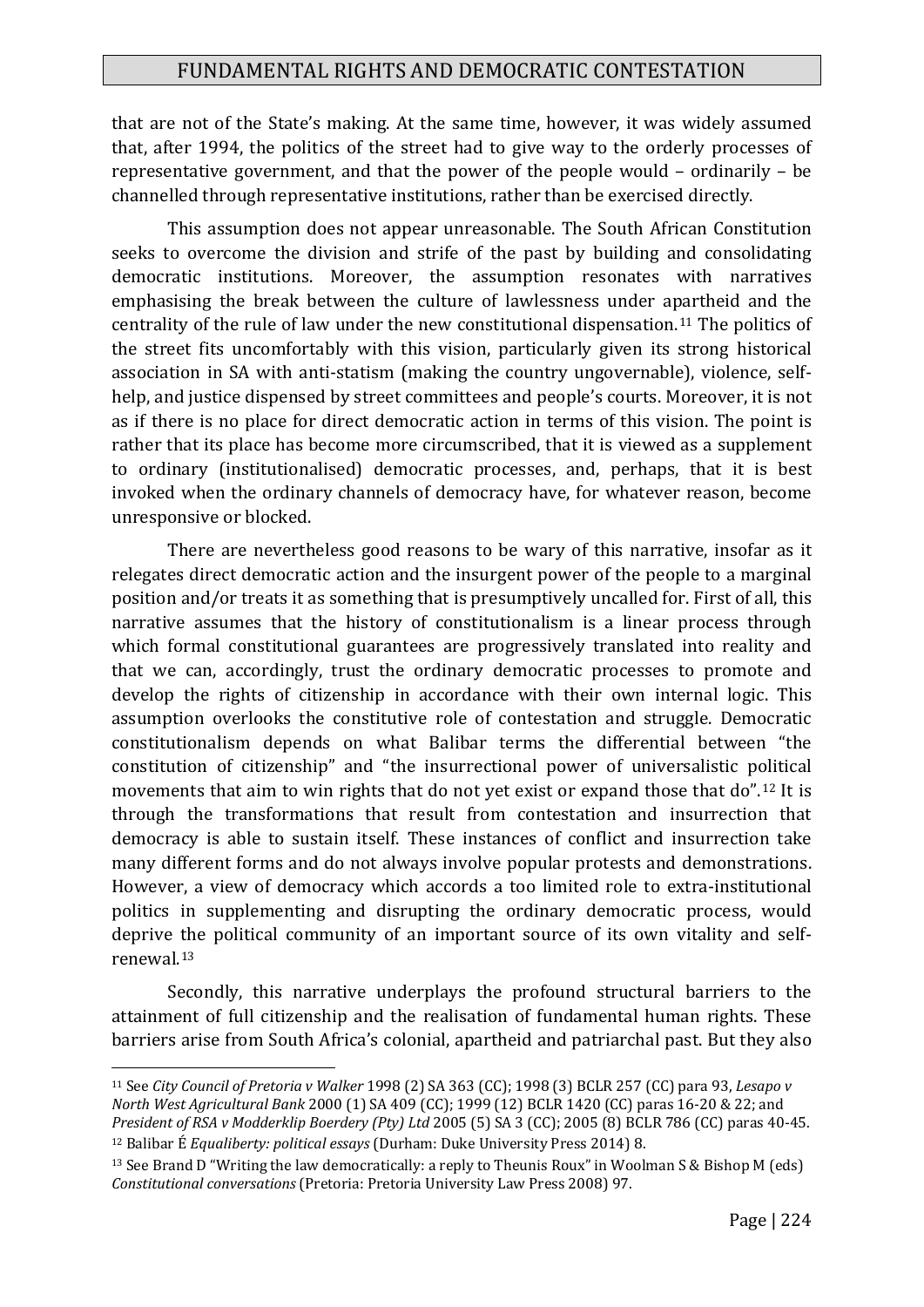have to do with global and contemporary conditions. There is a substantial literature on the ways in which neoliberalism, through its reconceptualization of the State and the individual subject in economic terms, has hollowed out democratic citizenship and subverted the promise of fundamental rights. According to authors like Wendy Brown and Margaret Somers, the logic of capital and the market has been extended to all spheres of social and political life, thereby reducing the State to the status of a firm which is governed by economic imperatives, and shifting responsibility for social problems to individuals who must optimise their own human "capital". Inequality becomes normalised – and thus depoliticised – and is no longer kept in check by the idea of equal citizenship, as citizenship itself is conceived as a contractual relationship. In countries characterised by historic inequality, existing patterns of disadvantage, based inter alia on race, class, unemployment, gender and non-conformity with mainstream norms and roles, are deepened as a result of the marketization of citizenship.[14](#page-4-0)

In South Africa, the high incidence of protests sparked by the privatisation of public services, electricity and water cut-offs, outsourcing, evictions, unemployment and rising socio-economic inequality suggests that a strong link exists between civil resistance and neoliberal policies which restrict the capacity of the post-apartheid State to respond to poverty and inequality.[15](#page-4-1) The legitimation and naturalisation of disadvantage and exclusion in terms of neoliberal rationality, and the resulting protests, raise serious questions about the idea, inherent in the narrative of the shift from popular to institutional politics, of the progressive expansion of the enjoyment of the rights of democratic citizenship. How can the presumption that the people's power should be channelled through ordinary democratic processes withstand scrutiny if formal constitutional guarantees of citizenship and fundamental rights are eroded by persistent inequality and a governing rationality which measures an individual's worth in economic terms? Does it not amount to yet another form of dispossession, if those who are already dispossessed are deprived of one of the only ways of challenging their exclusion? Does the depoliticisation of their struggles – by treating their grievances as the result of neutral market processes or their own failure to develop their human capital – not risk depriving them of membership of the political community, and thus of reducing them to a condition of mere life?[16](#page-4-2)

Thirdly, while it is true that there was a significant reduction in the incidence of protests in the years following South Africa's democratic transition, this trend was reversed in the mid-2000s. According to Booysen's periodization of public participation in post-apartheid South Africa, the early years of our democracy were characterised by government consultation with civil society in the formulation of policy, rising levels of trust in government, and a diminution of popular mobilisation. This persisted into the early 2000s, when new, more structured opportunities for consultation and community

<u>.</u>

<span id="page-4-0"></span><sup>14</sup> Brown W *Undoing the demos: neoliberalism's stealth revolution* (New York: Zone Books 2015); and Somers M *Genealogies of citizenship: markets, statelessness, and the right to have rights* (Cambridge: Cambridge University Press 2008).

<span id="page-4-2"></span><span id="page-4-1"></span><sup>15</sup> See Desai A "Neoliberalism and resistance in South Africa" (2003) 54 *Monthly Review* 16. <sup>16</sup> See Brown (2015) 43.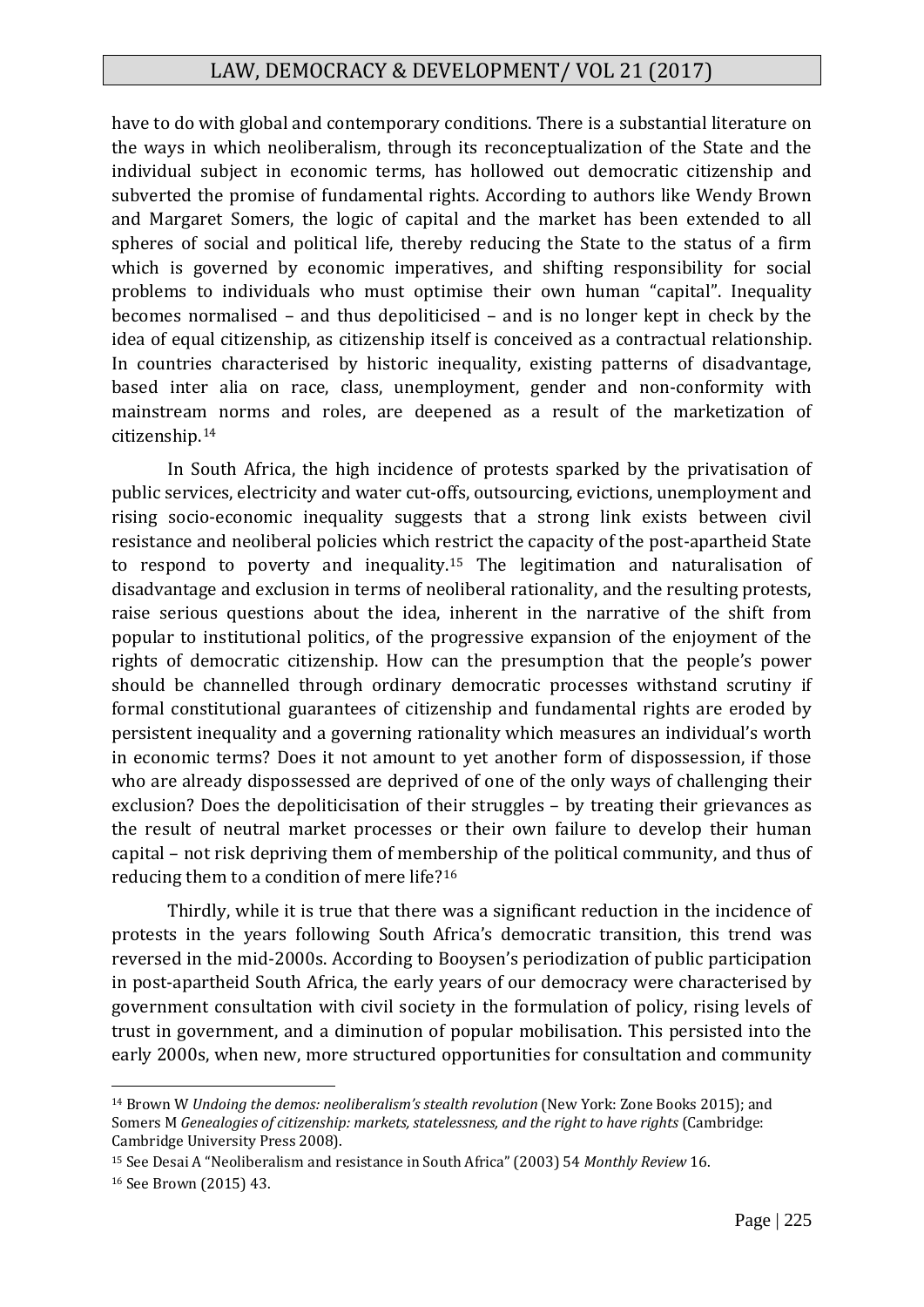engagement were introduced. However, the mid-2000s saw a sharp rise in the number and frequency of protests.<sup>[17](#page-5-0)</sup> Today, the very high incidence of social protests<sup>18</sup> arguably bears witness to the limits of our democratic institutions – the distance between the people and their representatives, the lack of responsiveness to the needs of the marginalised and poor, the ways in which democratic representation is distorted by party-political interests and alliances between public and private power, Parliament's failure to hold the executive to account, and the fact that the participatory spaces into which the public is invited, mirror many of the power imbalances that they were meant to overcome.[19](#page-5-2)

To summarise, we need to be wary of narratives of South Africa's constitutional transition which, in emphasising the shift from a racial oligarchy to a non-racial democracy and from lawlessness to the rule of law, unduly circumscribe the capacity of the people to mobilise and act in concert outside of formal institutions. These narratives underplay the role of social mobilisation and contestation in the re-interpretation and re-enactment of constitutional guarantees. They tend to underestimate the extent to which fundamental rights are eroded by systemic inequality and neoliberalism's governing rationality. They also sit uneasily with the history of social protests in South Africa over the past decade, which appears to suggest that the representative institutions and participatory mechanisms created in terms of the Constitution have had limited success in overcoming the gap between the promise of universal citizenship and the continued marginalisation and dispossession of a substantial section of the population.

#### **3 BETWEEN DIRECT AND REPRESENTATIVE DEMOCRACY**

-

A second clue to the set of understandings of democracy which has shaped legislative, judicial and academic interpretations of section 17 can be found in the distinction between representative and direct democracy. As pointed out above, freedom of assembly is often linked to direct democracy in South African constitutional literature.[20](#page-5-3) A similar link has been made in Germany. The German Federal Constitutional Court

<span id="page-5-0"></span><sup>17</sup> Booysen S "Public participation in democratic South Africa: from popular mobilisation to structured cooptation and protest" (2009) 28 *Politeia* 1 at 19-22.

<span id="page-5-1"></span><sup>&</sup>lt;sup>18</sup> See Powell DM, O'Donovan M & De Visser J "Civic protests barometer 2007-2014", available at http://dullahomarinstitute.org.za/multilevel-govt/mlgi/civic-protests-barometer-2007-2014 (accessed 27 May 2016).

<span id="page-5-2"></span><sup>&</sup>lt;sup>19</sup> The disconnect between the Constitution's democratic design and the ways in which legislatures and state organs actually operate is explained in the literature with reference to, inter alia, the ANC's electoral dominance, the subversion of the independence of State institutions through cadre deployment, corruption, poverty, and the degeneration of opportunities for deliberation and public participation into rituals for the legitimation of decisions that have already been taken. See Van der Westhuizen C

<sup>&</sup>quot;Democratising South Africa: towards a 'conflictual consensus'" in Botha H, Schaks N & Steiger D (eds) *Das Ende des repräsentativen Staates? Demokratie am Scheideweg/ The end of the representative state? Democracy at the crossroads* (Baden-Baden: Nomos 2016) 75 at 87-95; and Choudhry S "'He had a mandate': the South African Constitutional Court and the African National Congress in a dominant party democracy" (2009) 2 *CCR* 1.

<span id="page-5-3"></span><sup>20</sup> Currie & De Waal (2001) 88-89; De Vos, Freedman *et al* (2014) 87; Woolman (2011) 348; and Woolman (2015) 550.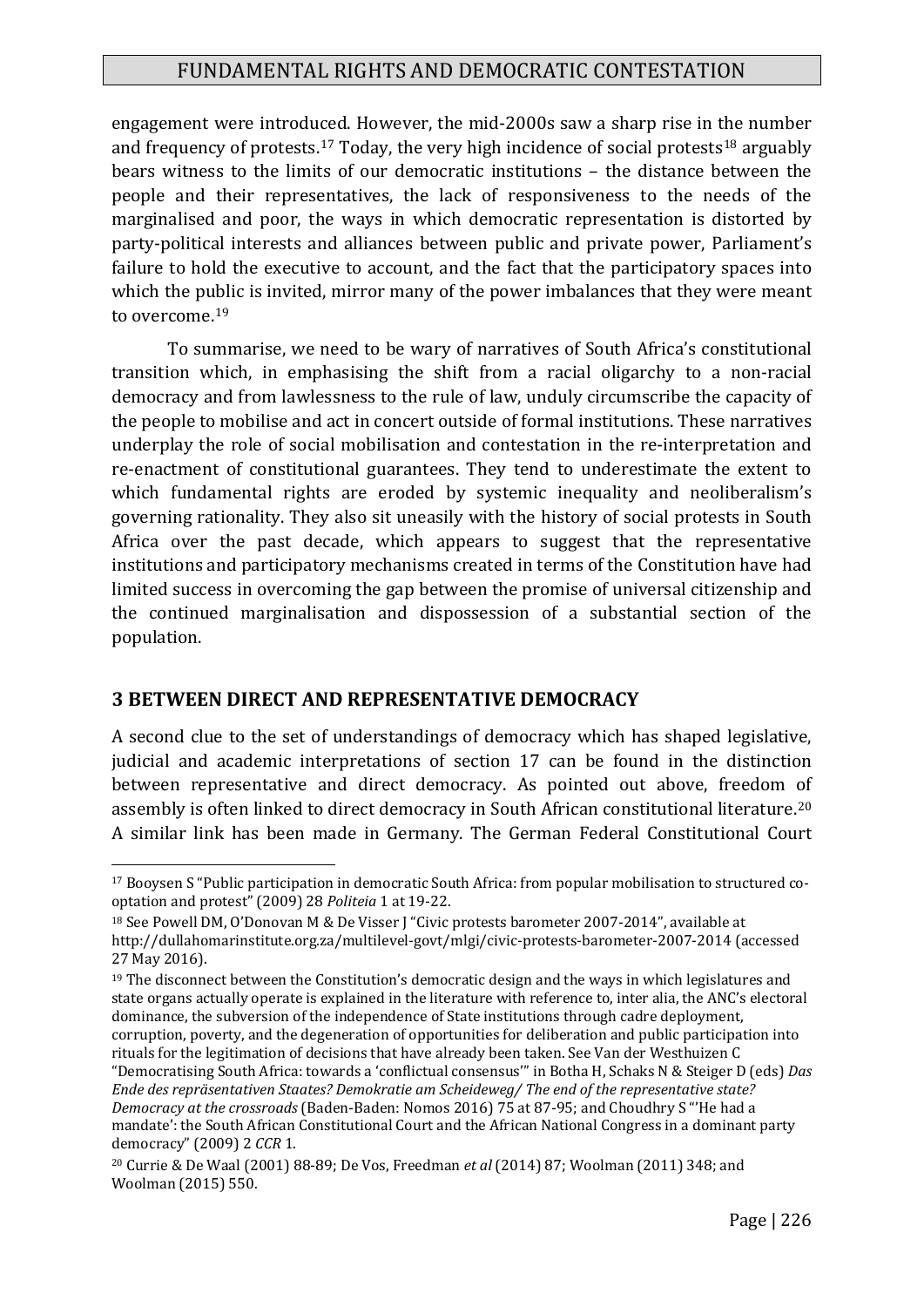stated, in a judgment delivered in 1985, that freedom of demonstration entails a form of "original, untamed, direct democracy", which prevents politics from "petrify[ing] into the routine of daily business".[21](#page-6-0) In the Court's view, this is so because, in a parliamentary representative system with limited room for referendums, freedom of assembly provides one of the most important opportunities for citizens to influence the democratic process between elections.[22](#page-6-1)

These references appear to provide a corrective to the tendency, critiqued in the previous section, to absolutize institutional politics at the expense of extra-institutional struggles. However, this idea of "direct democracy" exists at the margins of constitutional thought, as it is difficult to square with mainstream constitutional conceptions of democracy. The Constitutional Court's understanding of democracy has fluctuated between two visions. The first is a formal conception of representative democracy which foregrounds the legitimation of public power through regular elections.[23](#page-6-2) The second is a more deliberative and participatory vision which emphasises the duty of the State to secure conditions in which citizens, political parties and civil society organisations can participate in dialogic processes designed to promote the democratic values of openness, accountability and responsiveness.[24](#page-6-3) Despite the obvious differences between these two conceptions of democracy, both place a high premium on representative institutions. Moreover, both are concerned with forms of democratic participation that take place within spaces designed (or co-designed) by the State. Neither of these visions provides a natural home for the idea of "direct" forms of democratic engagement which take place outside of established institutions. The disinclination of South African constitutional lawyers to address questions of (popular) sovereignty further contributes to direct democracy's position as a constitutional anomaly.[25](#page-6-4)

It is also not clear how the right to assemble and demonstrate can be said to be a form of direct democracy. If direct democracy is defined as "a system of government in which decisions are taken by the members of the political community themselves,

<span id="page-6-0"></span><sup>21</sup> BVerfGE 69, 315 347 (1985), as translated by Salát O *The right to freedom of assembly: a comparative study* (Oxford: Hart Publishing 2015) 48. -

<span id="page-6-1"></span><sup>22</sup> BVerfGE 69, 315 347 (1985).

<span id="page-6-2"></span><sup>23</sup> The judgment in *United Democratic Movement v President of the Republic of South Africa (1)* 2003 (1) SA 488 (CC); 2002 (11) BCLR 1179 (CC), in which the Constitutional Court rejected a challenge to floorcrossing legislation and infamously declared that between elections, "voters have no control over the conduct of their representatives" (para 49), has become emblematic of this understanding.

<span id="page-6-3"></span><sup>&</sup>lt;sup>24</sup> This understanding is evident from certain judgments dealing with public participation in the legislative process (*Doctors for Life*; *Matatiele Municipality v President of the Republic of South Africa (2)*  2007 (1) BCLR 47 (CC)); the accountability of political parties to their members (*Ramakatsa v Magashule* 2013 (2) BCLR 202 (CC)); and Parliament's internal processes (*Oriani-Ambrosini v Speaker of the National Assembly* 2012 (6) SA 588 (CC); 2013 (1) BCLR 14 (CC)).

<span id="page-6-4"></span><sup>&</sup>lt;sup>25</sup> On one view, the Constitution was designed precisely to fragment and weaken the sovereignty of the people. See Ramose MB "In memoriam: sovereignty and the 'new' South Africa" (2007) 16 *Griffith LR* 310; Motha S "Archiving colonial sovereignty: from ubuntu to a jurisprudence of sacrifice" (2009) 24 *SA Public Law* 297; Botha H "Instituting public freedom or extinguishing constituent power? Reflections on South Africa's constitution-making experiment" (2010) 26 *SAJHR* 66; and Van der Walt J 'Vertical sovereignty, horizontal constitutionalism, subterranean capitalism: a case of competing retroactivities' (2010) 26 *SAJHR* 102, for different perspectives on these issues.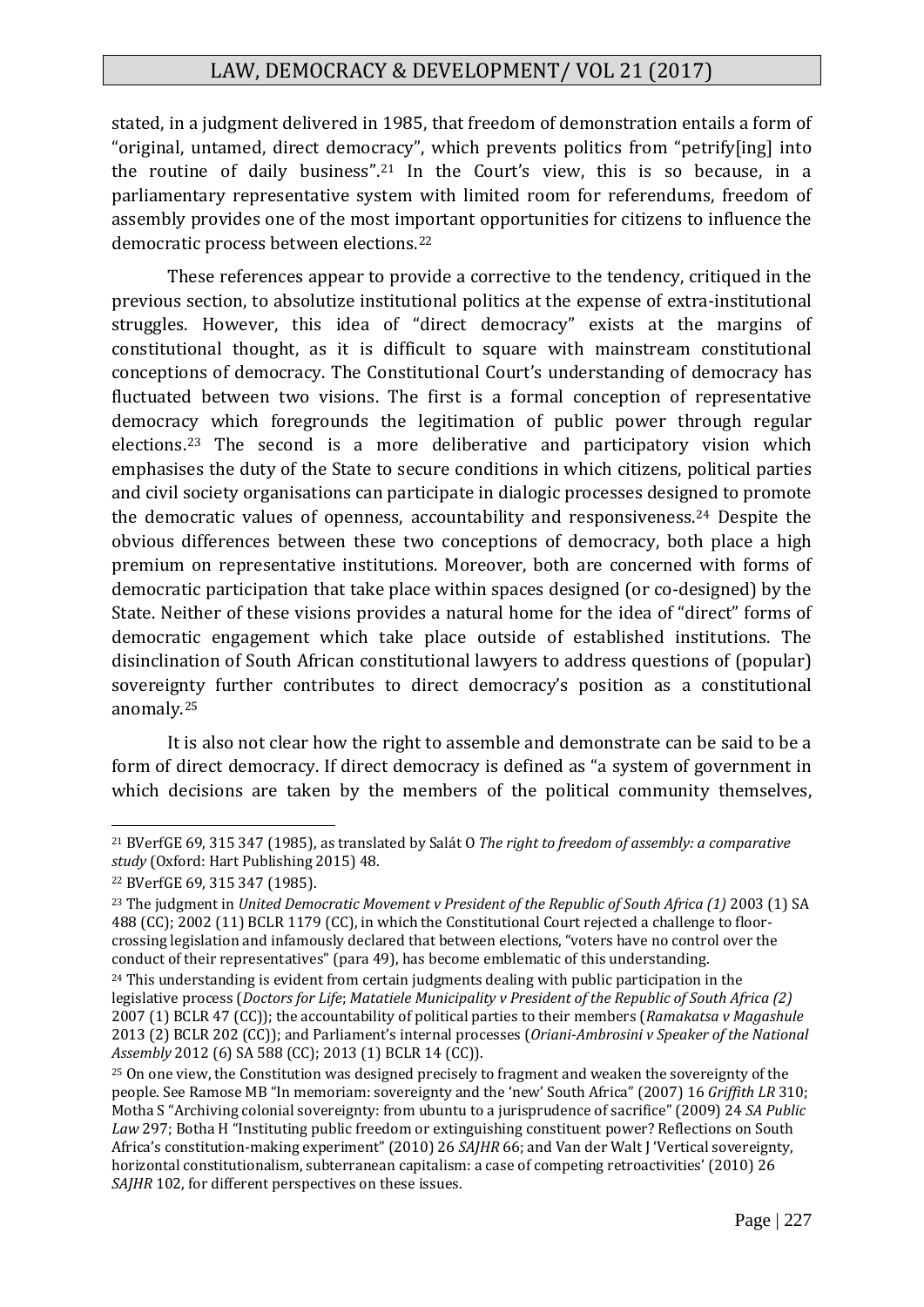without mediation by elected representatives",<sup>[26](#page-7-0)</sup> it is only in the rarest of cases in contemporary democratic States that exercises of the right to assemble and demonstrate would amount to direct democracy. This is so because crowds are not vested with State power and cannot claim to embody "the people".[27](#page-7-1) As Salát argues in response to the judgment of the German Constitutional Court in which demonstrations were said to amount to a form of democracy that is original, untamed and direct:

"Assemblies are not exercising public power, and rightly so, as they do not possess any legitimacy for it. Assemblies are anything but untamed … as law, German law included, imposes so many limits on the exercise of this right that for some it might appear to be not a right at all. It is not direct, as it is not an exercise of legitimate public power because "the People" (*das Volk*) is never present at a demonstration, nor even the majority, or any significant number compared to the entire polity."[28](#page-7-2)

Perhaps, then, it could be argued that freedom of assembly is best seen not as a form of direct democracy, but as a supplement to representative democracy which can bolster the legitimacy of representative institutions by helping to keep them open, accountable and responsive. This it can do by enabling minorities to participate in processes of democratic opinion and will formation, $29$  by providing an opportunity for ordinary citizens and movements that lack economic power and political influence to make their voices heard,[30](#page-7-4) by allowing for alternative sites of political mobilisation, and by acting as an earl[y w](#page-7-5)arning system through which popular disaffection can be detected and addressed. <sup>31</sup> Even though – or perhaps rather, precisely because – freedom of assembly enables collective forms of public action which occur outside of the spaces created by representative institutions, it provides an important mechanism for safeguarding the inclusivity of the public sphere and strengthening the ability of the representative system to address its own failures and distortions.[32](#page-7-6)

<span id="page-7-0"></span><sup>26</sup> Roux T "Democracy" in Woolman S, Roux T & Bishop M (eds) *Constitutional law of South Africa* 2ed (Cape Town: Juta 2006) 10-4. -

<span id="page-7-1"></span><sup>&</sup>lt;sup>27</sup> Demonstrators can only be said to exercise public power without the mediation of representative institutions in those exceptional cases in which, in an exercise of originary or constituent power, they supersede the power of established institutions by acting in the name of the people. Even in such cases it is problematic to equate assembled crowds with "the people". It seems more appropriate to state that crowd action can come to be recognised as an exercise of constituent power through its subsequent attribution to the people. It is therefore validated only retroactively. Lindahl H "Constituent power and reflexive identity: towards an ontology of collective selfhood" in Loughlin M & Walker N (eds) *The paradox of constitutionalism: constituent power and constitutional form* (Oxford: Oxford University Press 2007) 9.

<span id="page-7-2"></span><sup>28</sup> Salát (2015) 48.

<span id="page-7-3"></span><sup>29</sup> BVerfGE 69, 315 347.

<span id="page-7-4"></span><sup>30</sup> In the words of the Constitutional Court in *Garvas* para 61: "The right to freedom of assembly is central to our constitutional democracy. It exists primarily to give a voice to the powerless. This includes groups that do not have political or economic power, and other vulnerable persons. It provides an outlet for their frustrations. This right will, in many cases, be the only mechanism available to them to express their legitimate concerns. Indeed, it is one of the principal means by which ordinary people can meaningfully contribute to the constitutional objective of advancing human rights and freedoms." Salát (2015) 50 also refers to Justice Black's assertion in *Martin v City of Struthers* 319 US 141 (1943) 146 that certain forms of expression and assembly are "essential to the poorly financed causes of little people".

<span id="page-7-5"></span><sup>31</sup> BVerfGE 69, 315 347.

<span id="page-7-6"></span><sup>32</sup> Ballard, Habib and Valodia argue that, in the absence of a strong parliamentary opposition, protests and social movements fulfil an important democratic role by introducing an element of substantial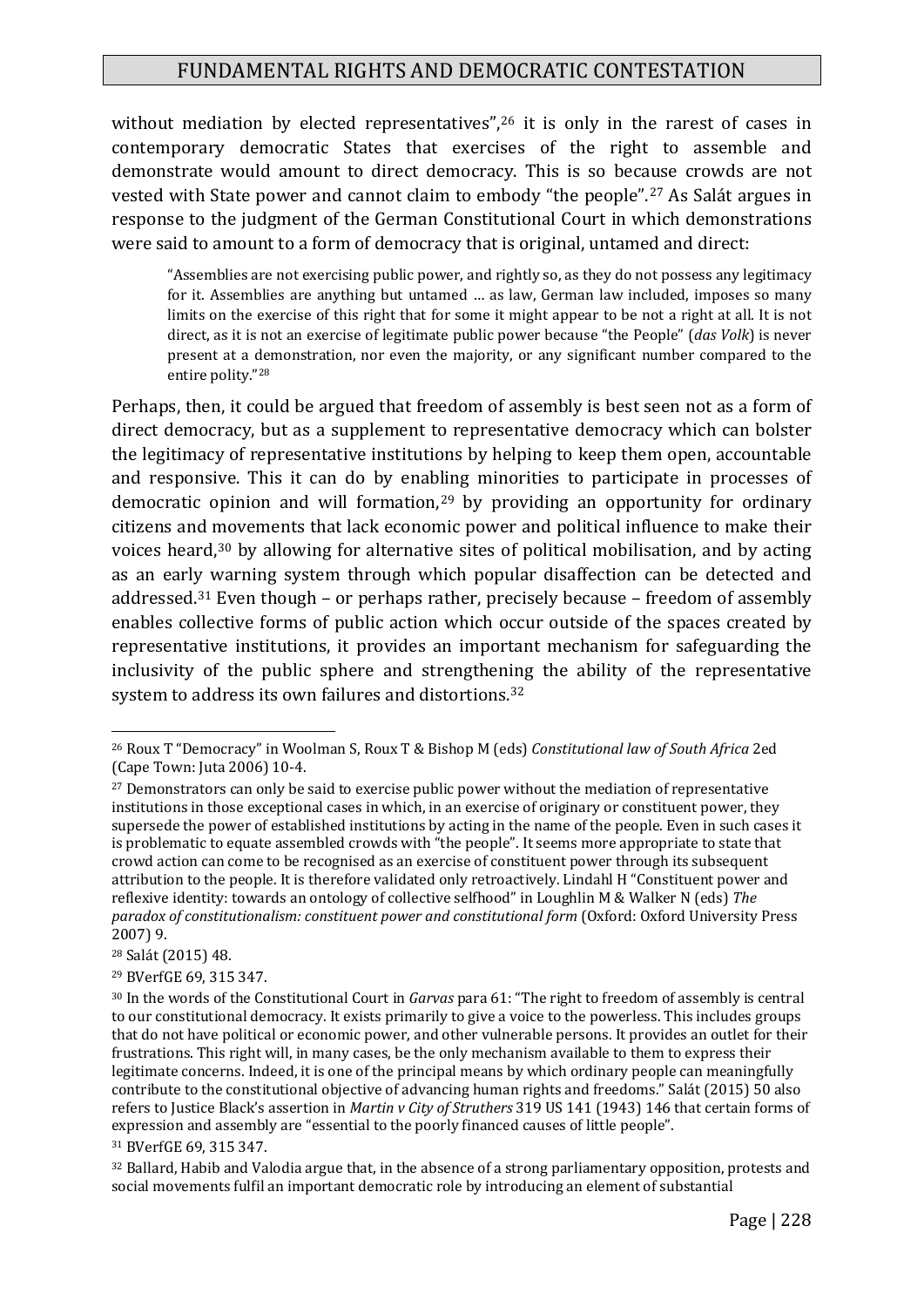But can the idea that freedom of assembly serves, first and foremost, to enhance representative democracy, make sense of the pervasiveness of protests in South Africa? Is the point of many of these protests not precisely to bypass established institutions and procedures? Are they not an expression of a profound distrust of the representative system? Are we not witnessing a growing disconnect between electoral politics and the politics of the street, not only in South Africa but also in many other countries in which mass political protests have erupted during the past few years?[33](#page-8-0) Don't these protests point to the growing irrelevance of the representative State, rather than representing a tool for its improvement?

Christi van der Westhuizen argues that the high incidence of protests, together with substantial decreases in voter turnout since the first democratic elections in 1994, signals popular disaffection with representative institutions. This is, however, not tantamount to a "disengagement from politics" or a "loss of support for democracy as political regime",[34](#page-8-1) as institutional disaffection has gone hand in hand with the intensification of efforts to keep government accountable through protest action. Van der Westhuizen's analysis suggests that there is, indeed, a rift between representative institutions and the politics of the street, but that the two nevertheless remain connected. She points out that protests "peak during election years", and that "protestors direct their demands at elected representatives, which suggests they remain convinced that representatives can respond to their needs using the levers of state".[35](#page-8-2)

Freedom of assembly and demonstration thus occupies a space somewhere between direct and representative forms of democracy. Exercises of this right do not normally amount to direct democracy in the strict sense of the term, as those assembled neither have State power nor embody the whole people. However, the right to assemble allows citizens to engage in processes of democratic opinion and will formation, within spaces of their own choice and where the issues have not already been framed by legislatures, the executive, the State administration or political parties. To that extent, it guarantees a space for political action in which "the will of the people is not always mediated by political parties and the elites that run them".[36](#page-8-3) At the same time, however, freedom of assembly remains closely linked to representative democracy. Exercises of this right can reinforce representation by drawing representatives' attention to causes

<u>.</u>

uncertainty into the political system: Ballard R, Habib A & Valodia I "Conclusion: making sense of postapartheid South Africa's voices of protest" in Ballard R, Habib A & Valodia I (eds) *Voices of protest: social movements in post-apartheid South Africa* (Pietermaritzburg: University of KwaZulu-Natal Press 2006) 397 at 413-415.

<span id="page-8-0"></span><sup>33</sup> See Krastev I *Democracy disrupted: the politics of global protest* (Philadelphia: University of Pennsylvania Press 2014). According to Krastev (at 62), voter apathy and the eruption of mass political protests – in countries such as Brazil, Bulgaria, Russia, Thailand and Turkey, as well as established democracies in Western Europe and North America – are symptomatic of a worldwide distrust of representative democracy. Elections have lost their capacity to confer legitimacy on those in government, and are being displaced by other forms of political action, such as litigation, ad hoc civic activism and taking to the streets.

<span id="page-8-1"></span><sup>34</sup> Van der Westhuizen (2016) 86.

<span id="page-8-2"></span><sup>35</sup> Van der Westhuizen (2016) 86.

<span id="page-8-3"></span><sup>36</sup> Woolman (2011) 348, as quoted with approval by the Constitutional Court in *Garvas* para 63 note 29.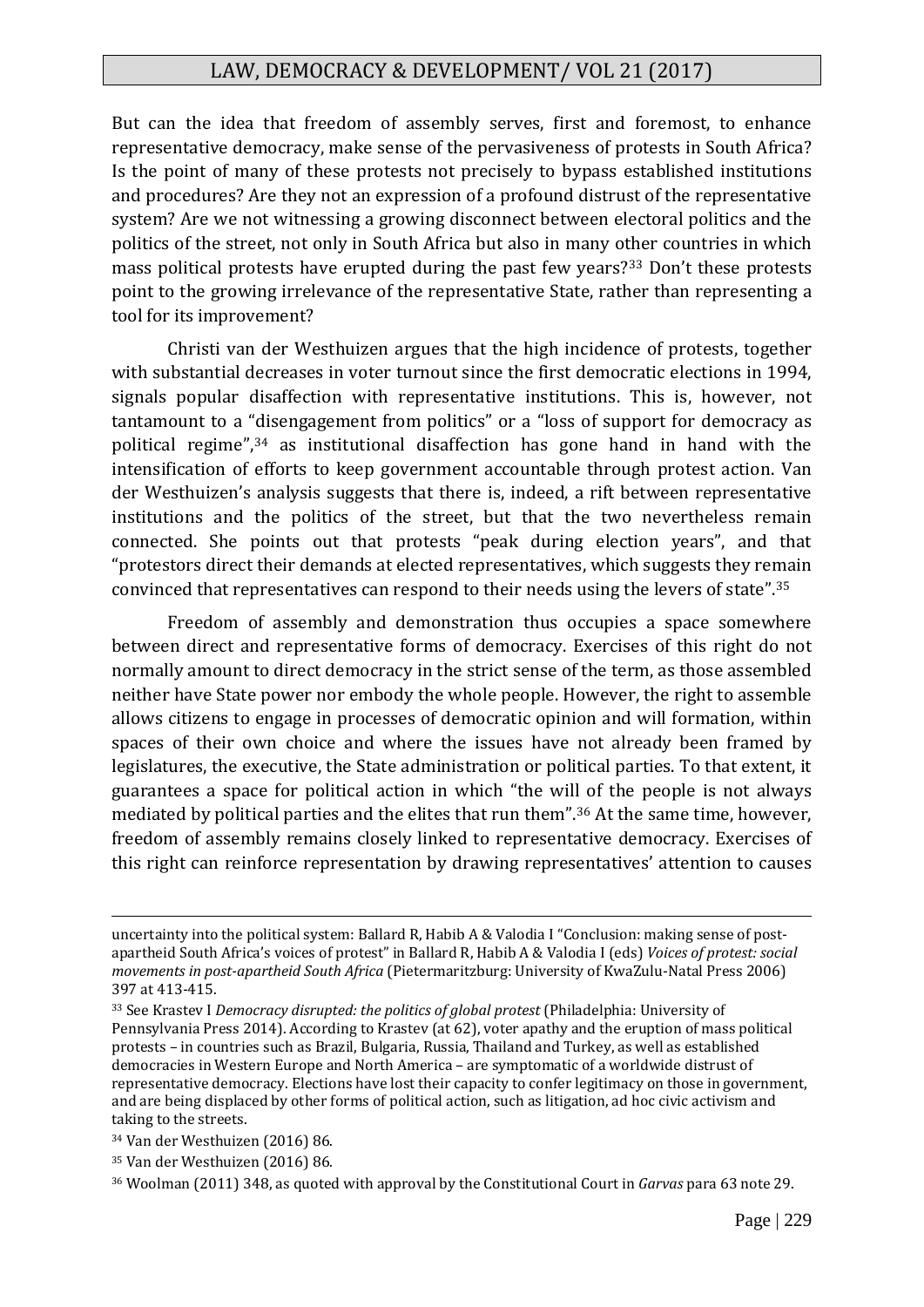and interests that have been overlooked in the course of the ordinary political process, or by bolstering their ability to hold government accountable.

But protest action not only has the capacity to reinforce representation. It also highlights the divide between the constitutional vision of democracy and its actual operation, and calls attention to the distance between the people and their representatives. The system's dark underside is evident, inter alia, from the very different treatment meted out to different categories of protestors. Tshepo Madlingozi shows how some social movements – mostly well-resourced ones that operate nationally and use rights based strategies – have been able to contest unjust laws and policies within a relatively safe space secured by civil and political rights, while others – mostly counter-hegemonic ones that are based locally and resist participation in established structures – have been the target of State repression and violence.[37](#page-9-0) The wide variations in the State's tolerance of, and responsiveness to, protests thus raise fundamental questions about the legitimacy of the representative system and the capacity of the poor and marginalised to rally against their continued exclusion.

#### **4 CONTESTATION AND DELIBERATION**

-

The South African Constitution is sometimes said to institute a deliberative form of democracy.[38](#page-9-1) On this understanding, the legitimacy of law depends not solely on its enactment by representative institutions in accordance with pre-established procedures. Something more is needed: laws and decisions must emanate from processes that enable informed discussion among free and equal citizens. Such discussion is aimed at mutual understanding and is characterised by the willingness of participants to listen to others and to give defensible reasons for public actions.[39](#page-9-2) A deliberative-democratic reading of the Constitution is grounded, inter alia, in constitutional requirements relating to public participation in the legislative process<sup>40</sup> and the participation of minority parties in the processes of legislative assemblies and committees.[41](#page-9-4) It further relies on the constitutional demand for the justification of all exercises of public power<sup>[42](#page-9-5)</sup> and the idea that the Bill of Rights safeguards the right of

<span id="page-9-0"></span><sup>37</sup> Madlingozi T "Post-apartheid social movements and legal mobilisation" in Langford M, Cousins B, Dugard J & Madlingozi T (eds) *Socio-economic rights in South Africa: symbols or substance?* (Cambridge: Cambridge University Press 2014) 92.

<span id="page-9-1"></span><sup>38</sup> See Davis D *Democracy and deliberation: transformation and the South African legal order* (Cape Town: Juta 1999).

<span id="page-9-2"></span><sup>39</sup> Benhabib S "Toward a deliberative model of democratic legitimacy" in Benhabib S (ed) *Democracy and difference: contesting the boundaries of the political* (Princeton: Princeton University Press 1996) 67.

<span id="page-9-3"></span><sup>40</sup> Bishop M *"*Vampire or prince? The listening Constitution and *Merafong Demarcation Forum & Others v President of the Republic of South Africa & Others*" (2009) 2 *Constitutional Court Review* 313.

<span id="page-9-4"></span><sup>41</sup> *Democratic Alliance v Masondo* 2003 (2) SA 413 (CC); 2003 (2) BCLR 128 (CC) paras 42-43; *Oriani-Ambrosini, MP v Sisulu, MP, Speaker of the National Assembly* 2012 (6) SA 588 (CC); 2013 (1) BCLR 14 (CC) paras 47-48; *Mazibuko v Sisulu* 2013 (6) SA 249 (CC); 2013 (11) BCLR 1297 (CC) para 44; and *Democratic Alliance v Speaker of the National Assembly* 2016 (5) BCLR 577 (CC) paras 11-17.

<span id="page-9-5"></span><sup>42</sup> Mureinik E "A bridge to where? Introducing the interim Bill of Rights" (1994) 10 *SAJHR* 3.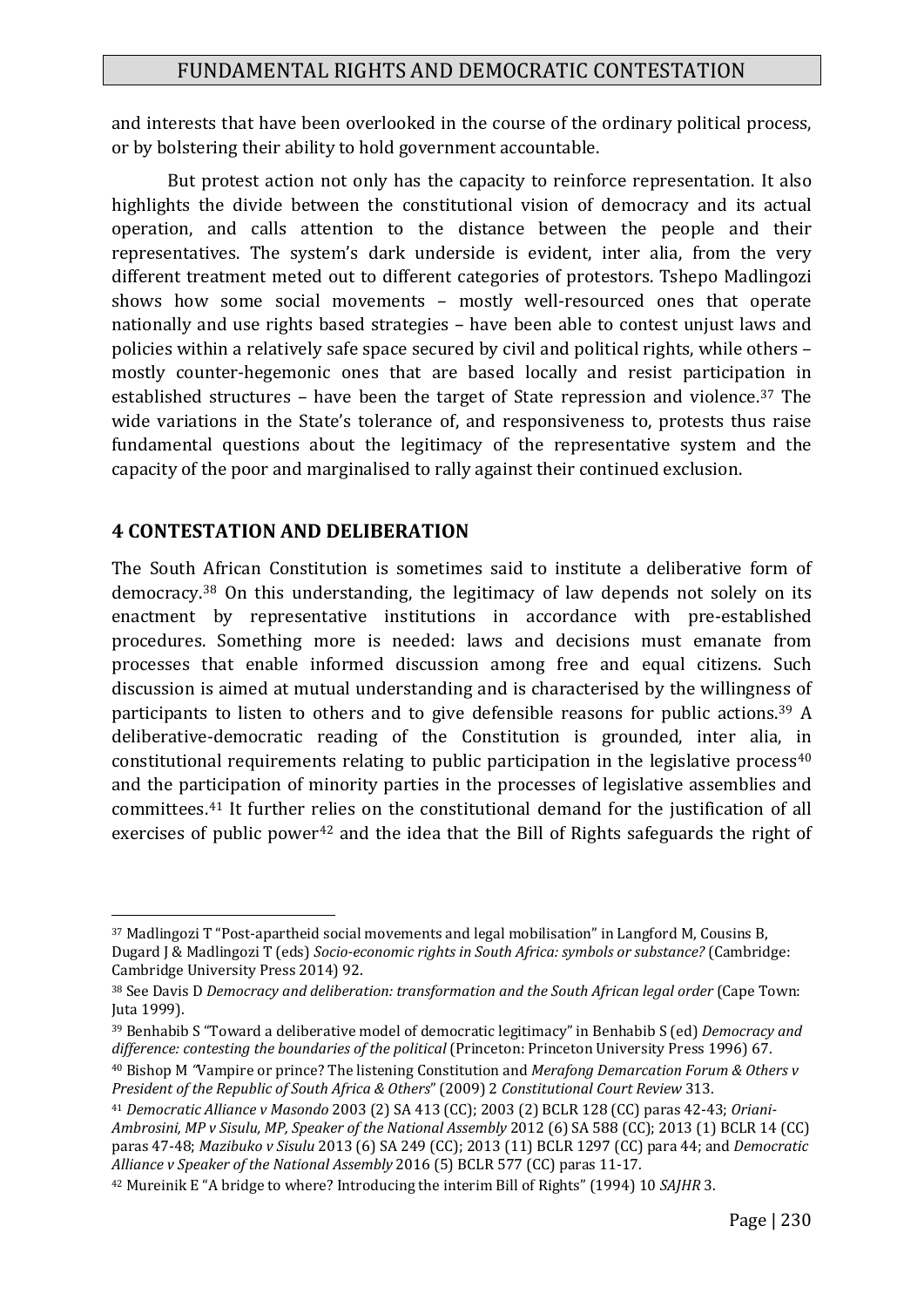individuals and communities to be active participants in decision-making processes which affect them.<sup>[43](#page-10-0)</sup>

Deliberative democrats recognise that freedom of assembly and demonstration, together with other fundamental rights and freedoms, can play an important role in safeguarding democratic processes of opinion and will formation, and that exercises of this right can lead to reforms to make institutions more inclusive and deliberative. At the same time, however, deliberative conceptions of democracy privilege rational discussion over protest action. Deliberative democrats are often critical of protests' tendency to be disruptive of deliberative processes and to rely on slogans and emotional appeals, rather than reason. Moreover, as Iris Marion Young indicates, protest action may strike proponents of deliberative democracy as too close to interestgroup politics. Instead of being grounded in a form of communication in which participants rely on principles that are widely shared and transcend their immediate interests, protest action is sometimes aimed at the pursuit of strategic interests. It may even be seen as similar to lobbying by interest based pressure groups that engage in power politics and are not interested in deliberation and persuasion.[44](#page-10-1)

Conversely, activists are often suspicious of deliberative forums, even when the latter strive to be inclusive. They fear that they will be co-opted through their participation in these bodies and find it difficult or impossible to draw attention to certain injustices. This is so because deliberative forums do not stand outside of the power relations within a society but tend to reproduce them. In the words of Young, activists believe that

"[i]n a society structured by deep social and economic inequalities, … formally inclusive deliberative processes nevertheless enact structural biases in which more powerful and socially advantaged actors have greater access to the deliberative pr[oce](#page-10-2)ss and therefore are able to dominate the proceedings with their interests and perspectives".45

But the problem goes deeper than that. It is not simply a matter of unequal access and resources, but also has to do with the terms of the discussions within deliberative forums. As Young points out, deliberative processes typically take certain constraints for granted. These constraints derive from the logic of existing social and economic structures. For example, a deliberative process pertaining to social welfare reform may be constrained to such an extent by the terms of existing policies and legislation, that it is unlikely to create room for the consideration of proposals for more radical change.

<span id="page-10-0"></span><sup>&</sup>lt;sup>43</sup> See Liebenberg S "Engaging the paradoxes of the universal and particular in human rights adiudication: the possibilities and pitfalls of 'meaningful engagement'" (2012) 12 *African Human Rights Law Journal* 1 at 6-13 on the implications of a deliberative model of democracy for understandings of fundamental rights adjudication, particularly within the context of the Constitutional Court's jurisprudence relating to meaningful engagement in eviction cases. <u>.</u>

<span id="page-10-2"></span><span id="page-10-1"></span><sup>44</sup> Young I "Activist challenges to deliberative democracy" (2001) 29 *Political Theory* 670 at 675-676. <sup>45</sup> Young (2001) 679. See also Hicks J & Buccus I "Crafting new democratic spaces: participatory policymaking in KwaZulu-Natal, South Africa" (2007) 65 *Transformation* 94; and Liebenberg S & Young K "Adjudicating social rights: can democratic experimentalism help?" in García H, Klare K & Williams L (eds) *Social and economic rights in theory and practice: a critical assessment* (New York: Routledge 2014) 75 on the ways in which deliberative and participatory spaces tend to reproduce the inequalities of power that they were meant to overcome.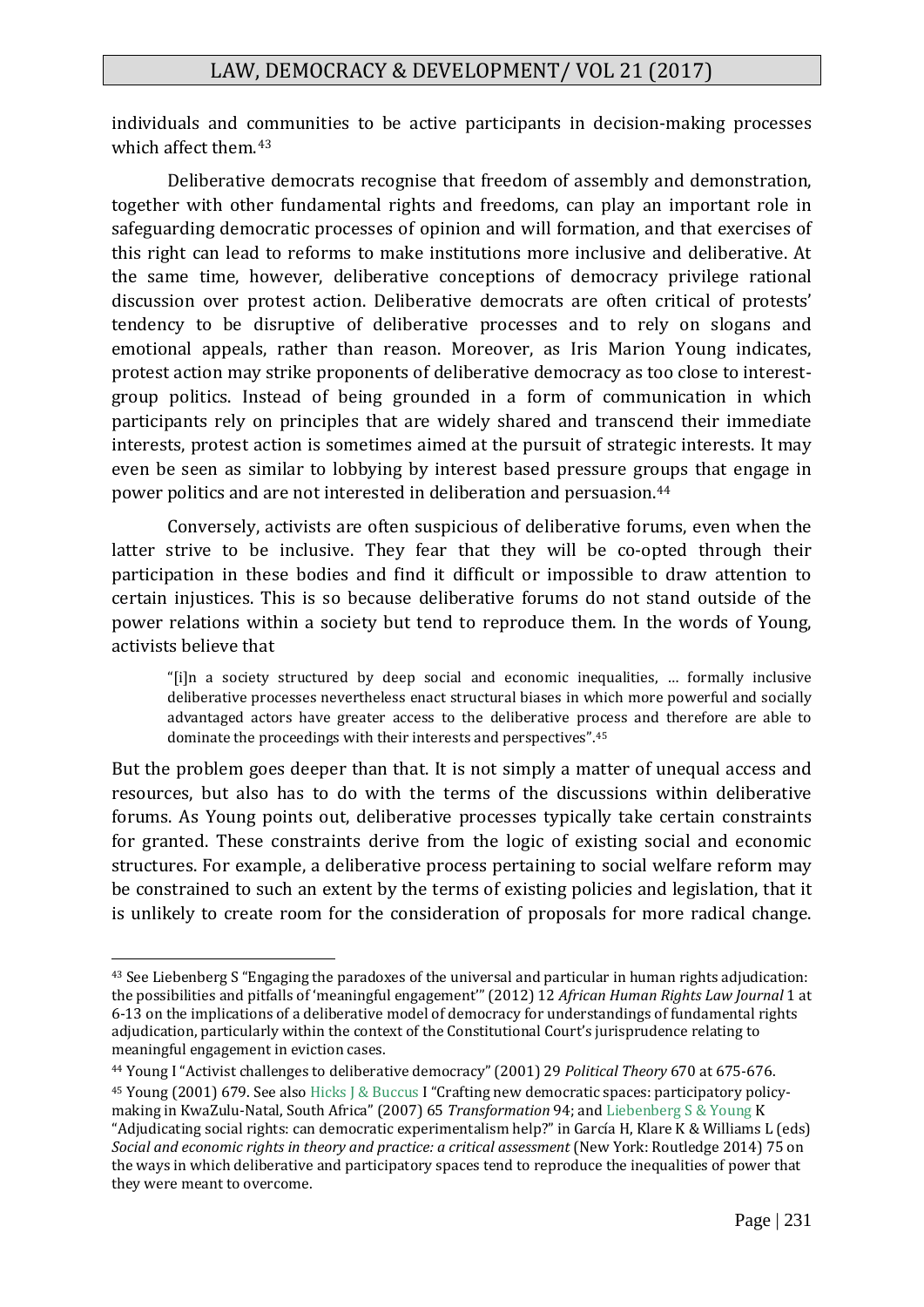Participants are forced to accept that they are not free to "question existing institutional priorities and social structures",[46](#page-11-0) and that there is only a narrow range of alternatives that they can choose from. The constraints are also ideological in nature. Because of the hegemony of dominant discourses, certain biases and distortions are inscribed into the deliberative process. Young mentions, as an example, the widespread assumption that poverty is caused by "the failure of individuals to develop various skills and capacities",[47](#page-11-1) and the accompanying belief that poverty must be redressed through measures which will make individuals better equipped for wage employment. Social actors who wish to challenge these assumptions and advocate a more radical restructuring of the economy, must do so outside of existing structures and often have to resort to non-discursive means of communication, such as "pictures, song, poetic imagery, and expressions of mockery and longing performed in rowdy and even playful ways aimed not at commanding assent but disturbing complacency".[48](#page-11-2)

Given their uneasy relationship, it could be asked whether a deliberative conception of democracy can enable us to come to terms with freedom of assembly and demonstration. Do we not need an alternative understanding of democracy that places greater emphasis on the ways in which structural power relations shape, influence and constrain political discourse, and on the capacity of political speech and action to disrupt the power of the already instituted?

In a recent contribution, Christi van der Westhuizen problematizes deliberativedemocratic understandings of politics in post-apartheid South Africa.[49](#page-11-3) She does so with reference to Chantal Mouffe's political philosophy of agonistic pluralism. Mouffe is critical of the conceptualisation of politics in terms of a rational consensus. This idea is premised on the distinction between substance and procedure: it posits that, while substantive disagreement is inevitable in view of the pluralism of values characterising modern societies, such disagreement can be bracketed from a public sphere that is concerned with rational processes of opinion and will formation. Mouffe argues that substance and procedure cannot be separated so neatly, as procedures are underpinned by ethical commitments. Value conflicts cannot be excluded from the public sphere, but are constitutive of politics. The challenge is not to "eliminate power", but to "constitute forms of power more compatible with democratic values".[50](#page-11-4) This requires democratic institutions, discourses and practices that are able to transform antagonistic struggles between enemies into agonistic struggles between political adversaries, who disagree but treat each other as legitimate opponents. Mouffe concedes that, even in a pluralist democracy, a degree of consensus on fundamental values is required. However, "such a consensus is bound to be a 'conflictual consensus'"[51](#page-11-5) which is staged around competing understandings of citizenship.

<span id="page-11-0"></span><sup>46</sup> Young (2001) 684.

<span id="page-11-1"></span><sup>47</sup> Young (2001) 686.

<span id="page-11-2"></span><sup>48</sup> Young (2001) 687.

<span id="page-11-3"></span><sup>49</sup> Van der Westhuizen (2016) 80-81.

<span id="page-11-4"></span><sup>50</sup> Mouffe C *The democratic paradox* (London: Verso 2000) 100.

<span id="page-11-5"></span><sup>51</sup> Mouffe (2000) 103.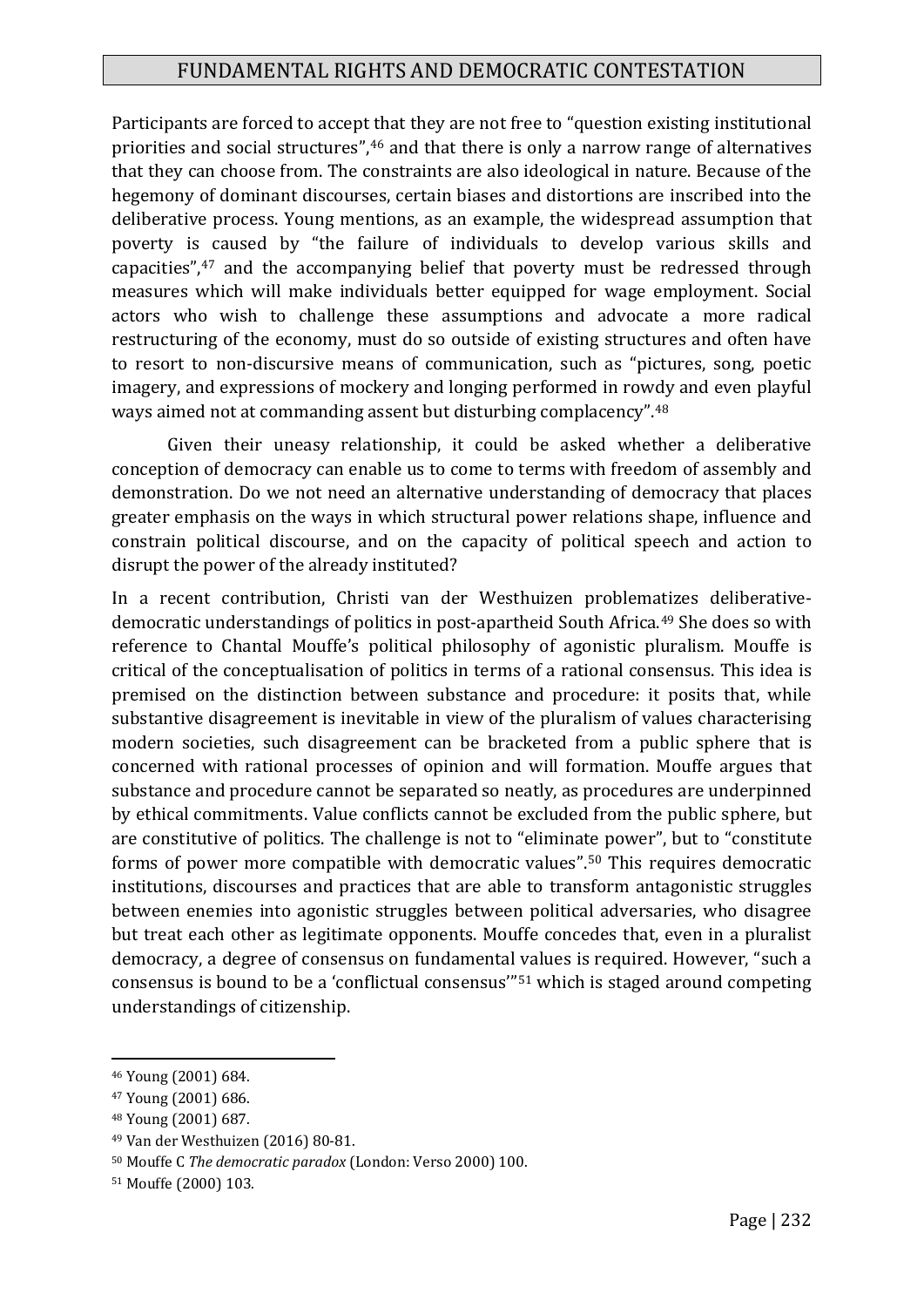Van der Westhuizen reads the parliamentary activism of the Economic Freedom Fighters (EFF) as a form of radical democratic contestation which invokes such a conflictual consensus. She states that the EFF "brings a previously excluded voice that is socio-politically marginalised into the parliamentary discourse and, with its activism, multiplies the discourses that form democratic citizens".[52](#page-12-0) She also notes that the governing party and parliamentary officials rely on the idea of rational deliberation to legitimate their attempts to suppress the EFF's radical politics.<sup>[53](#page-12-1)</sup>

It seems plausible, then, to claim that the marginal position of freedom of assembly and demonstration within South African constitutional discourse, as evidenced by its restrictive interpretation in legislation and case law and neglect in academic literature, has something to do with the dominance of deliberative-democratic readings of the Constitution. Deliberative conceptions of democracy privilege the proceedings within deliberative institutions over the politics of the street. Moreover, they favour rational discourse over non-discursive means of communication, and conceive political discourse in terms of an "ideal speech situation"[54](#page-12-2) which is far removed from a world of conflict and antagonism, and is untouched by relations of structural power.

An agonistic theory of politics can provide an important corrective to these tendencies. In the first place, agonistic theories are better placed than deliberative understandings of democracy to come to terms with the relation between political discourse and the structural dimensions of power. As Mouffe is at pains to point out, democratic interaction does not take place within a conflict free zone unconstrained by social power, amongst subjects who have an independent, prior existence. Rather, it occurs through the mediation of institutions and practices that express a particular hegemony, amongst participants whose identities and subject positions are themselves shaped by power relations.<sup>[55](#page-12-3)</sup> What is needed is an array of discourses, institutions and practices that enable a variety of conflicting articulations of political values such as freedom, equality and democracy, which preclude any particular consensus from ossifying into a "final" understanding of social relations. Secondly, an agonistic understanding of democracy seems better able to make sense of the capacity of protest action to disrupt existing power relations. Agonistic theories pay more attention to the performative aspects of democratic engagement, through which dissent is staged and existing configurations of power are confronted with new democratic imaginations.[56](#page-12-4) They also view both individual and collective identities as sites of conflict and

<span id="page-12-0"></span><sup>52</sup> Van der Westhuizen (2016) 100.

<span id="page-12-1"></span><sup>53</sup> Van der Westhuizen (2016) 98.

<span id="page-12-2"></span><sup>54</sup> Habermas J *Between facts and norms: contributions to a discourse theory of law and democracy* (Cambridge: Polity Press 1996) 322-323.

<span id="page-12-3"></span><sup>55</sup> Mouffe (2000) 99-100.

<span id="page-12-4"></span><sup>56</sup> For Jacques Rancière, who conceives democracy in terms of disagreement, democracy presupposes a space of appearance in which new subjectivities can be asserted which expose the contingency of existing configurations of power. By declaring a dispute, those who have no business being heard in terms of current distributions of bodies and places, can invoke a common political stage on which the wrong complained of can be articulated and understood. Rancière J *Disagreement: politics and philosophy* (Minneapolis: University of Minnesota Press 1999) 26-27.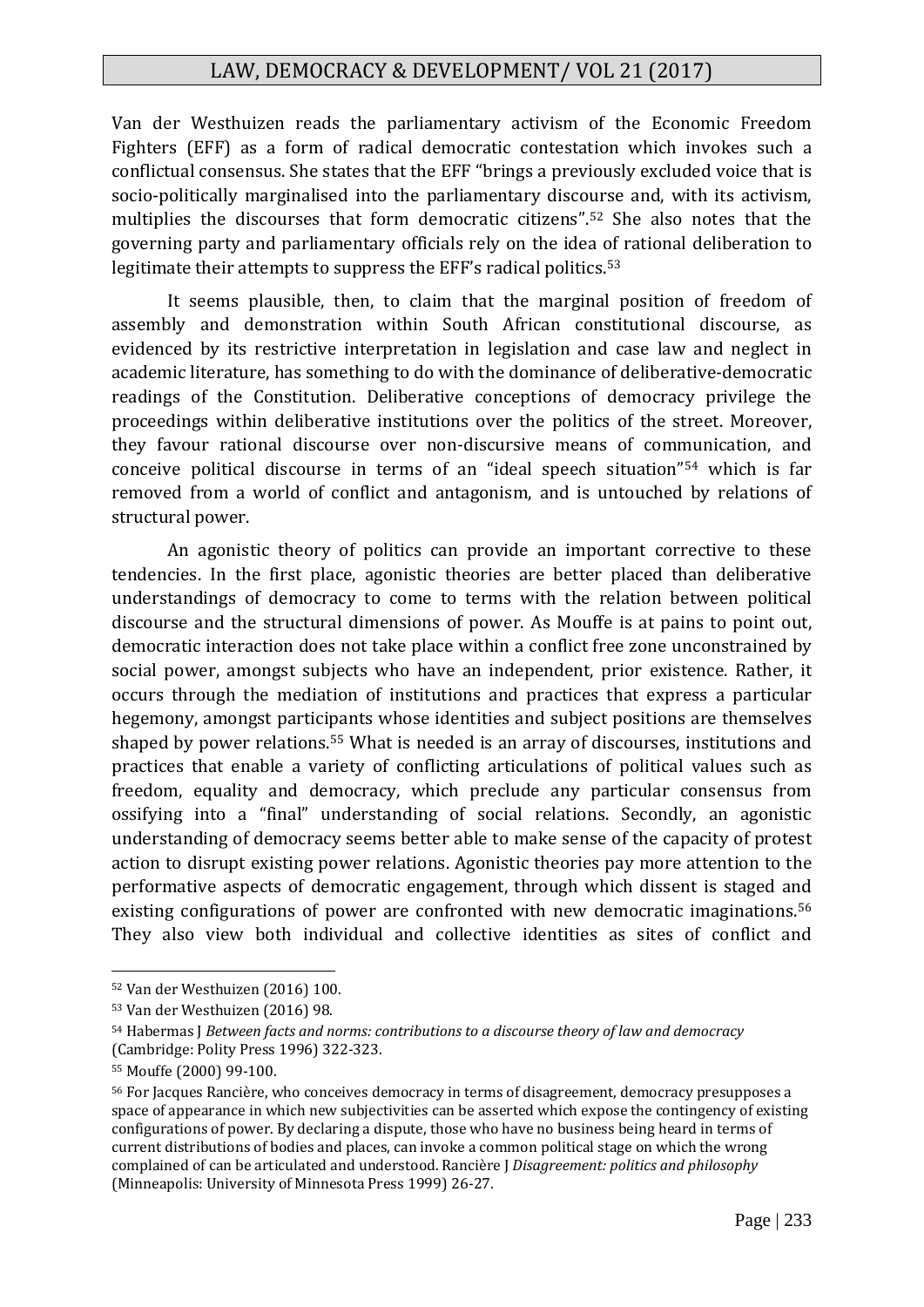antagonism, and hold open the possibility of a multiplication of discourses and subjectivities through the mutual articulation of different struggles.<sup>[57](#page-13-0)</sup>

What is at issue is not the reversal of the hierarchies inherent in deliberativedemocratic theories by privileging the politics of the street over parliamentary politics, non-verbal over verbal political communication, and/or partisan over universalist causes. The idea is, rather, to rethink these oppositions by recognising that power is constitutive of all political engagement, whether inside or outside of existing institutions; that protest action is often committed to universalist causes;<sup>[58](#page-13-1)</sup> that parliamentary proceedings can become the site of agonistic politics, as Van der Westhuizen's analysis shows; and that radical democracy requires a combination of extra-parliamentary struggles and strategies for effecting institutional change.[59](#page-13-2)

#### **5 PRIVILEGING SPEECH OVER ACTION AND REASON OVER AFFECT**

A final explanation for the relatively weak protection afforded to freedom of assembly, which has already been touched upon above, lies in the distinctions between speech and action and between reason and affect. Woolman notes that "assembly – like other forms of *conduct* – is often viewed merely as a condition for freedom of speech, and that it is the *content* of the speech itself that is thought to be of paramount importance".[60](#page-13-3) This is confirmed by Orsolya Salát's recent comparative study, which finds that there is a tendency to privilege freedom of expression over freedom of assembly. She refers, for example, to the distinction made by the United States Supreme Court between the "physical" or "external" dimensions of an assembly and "what is considered 'the message'".[61](#page-13-4) In accordance with this distinction, restrictions on the time, manner and place of an assembly are subjected to much less exacting scrutiny than restrictions on the substantive message to be communicated.

The idea that the modalities of expression merit lesser protection than the actual content of speech is problematic within the context of assemblies and demonstrations. First of all, a neat separation between speech and action is untenable, as action also has expressive value. The time and place chosen for a demonstration may have special symbolical significance. The same goes for the form of a demonstration or protest and the type of action engaged in (eg singing, chanting, toyi-toying, marching in formation,

<u>.</u>

<span id="page-13-0"></span><sup>57</sup> According to Mouffe, individual identity is never definitely established, but exists at the intersection of multiple subject positions, relations of social power and forms of subordination: Mouffe C *The return of the political* (London: Verso 1993) 12. This creates room for the establishment of a "chain of equivalence", through which the democratic struggles of "women, blacks, workers, gays and others" can be articulated with each other. Mouffe (1993) 77.

<span id="page-13-1"></span><sup>58</sup> Young (2001) 675.

<span id="page-13-2"></span><sup>59</sup> Contrary to some analyses of the Occupy movement and other global protests which see in these developments a withdrawal from existing institutions and a move towards the self-organisation of a multitude that resists institutionalisation, Mouffe insists that parliamentary and extra-parliamentary struggles need to be combined in order to launch a joint "counter-hegemonic offensive against neoliberalism": Mouffe C *Agonistics: thinking the world politically* (London: Verso 2013) 127.

<span id="page-13-3"></span><sup>60</sup> Woolman (2005) 43-21.

<span id="page-13-4"></span><sup>61</sup> Salát (2015) 29.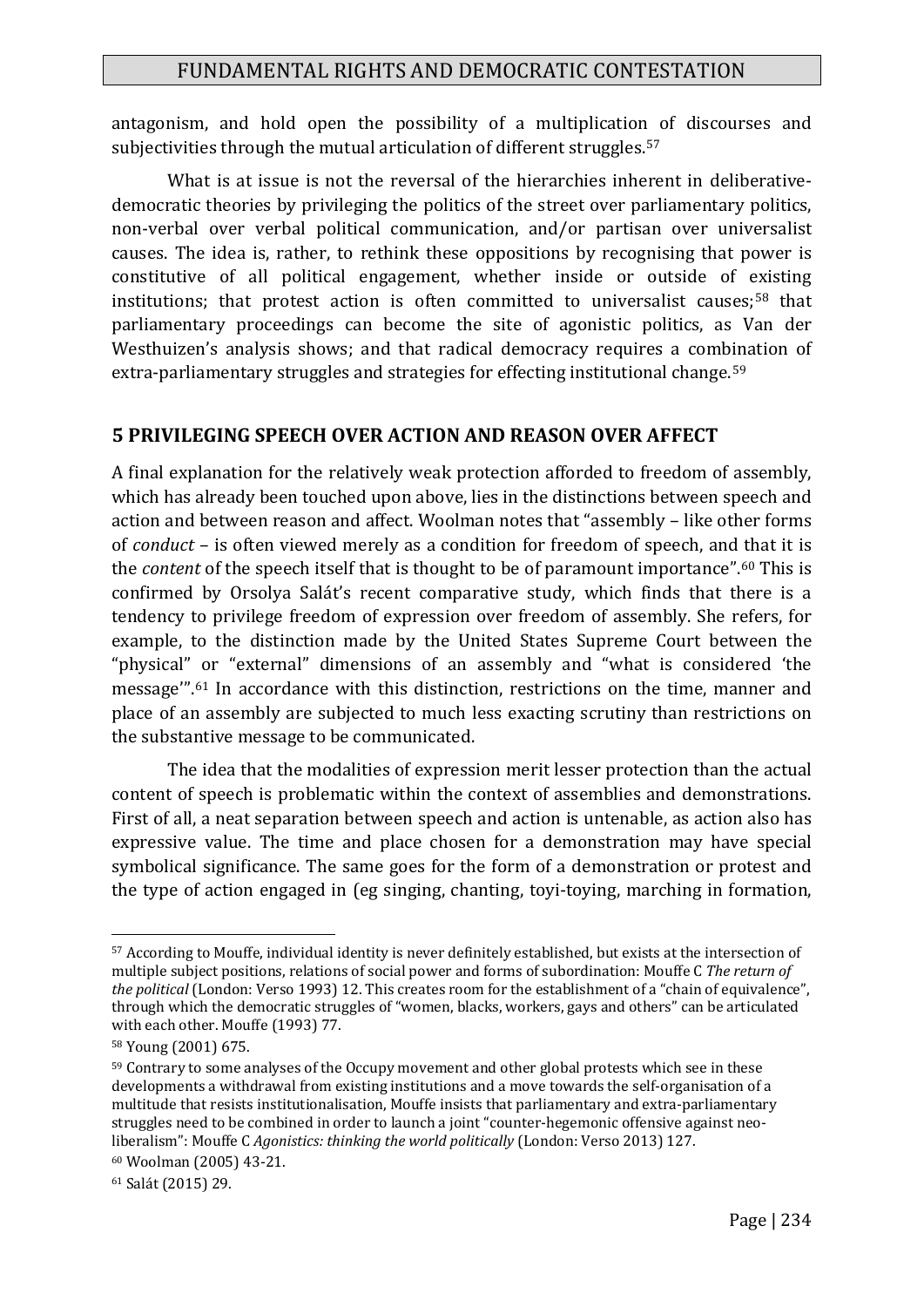burning objects etc). As Salát states, with reference to an American case in which sleeping in a public space was used to demonstrate the plight of the homeless, demonstrations involving

"re-enactment and concrete, even theatrical display are not only more apt to induce empathy and emotions, but also more precisely express, because they more directly represent and demonstrate a particular issue, drawing attention to a situation of crisis in our common life, and thus making it comprehensible".[62](#page-14-0)

Secondly, even though the distinction between the content and the modalities of expression is usually justified on the basis of the idea that the State may not discriminate against certain viewpoints, it nevertheless tends to privilege certain types of speech over others. Viewpoints that are unpopular, or that fall outside of the dominant narratives advanced by the State, the media or other influential sections of civil society, become even less likely to get a fair hearing in the court of public opinion if they are subjected to a range of restrictions relating to the modalities of their expression. Since the odds are already stacked against them, the capacity of such viewpoints to be heard depends inter alia on the ability of participants to resort to nondiscursive means of communication. These include: staging the injustices against which they protest; dramatizing the gap between the society envisaged by the Constitution and the one which continues to be characterised by inequality and exclusion; and/or disrupting the assumptions and attitudes of the broader public. Restrictions on assemblies and demonstrations which are based on broad considerations of public order and aesthetics may end up reinforcing the very boundaries and exclusions that the demonstrators are calling into question, and may thus diminish the space for contestation.

Approaching this from a slightly different angle, a number of other distinctions, such as those between reason and passion, between intellectual discourse and rhetoric, and between the "disembodiment" of the thinking individual and the corporeal existence of the crowd, are closely related to the dichotomy between speech and action. The combined effect of these dichotomies is to privilege certain forms of expression over others, and to reinforce the perception of assemblies and demonstrations as potentially dangerous, irrational, susceptible to manipulation and violence, and worthy of less protection than "pure speech".[63](#page-14-1)

What is needed is not only a recognition that action has expressive value, but an understanding of the ways in which the embodied existence of the crowd can serve to challenge boundaries, problematize exclusion and reconfigure public space. Judith Butler notes, with reference to Arendt, that it is through political action that a space is brought about in which citizens can appear to each other.[64](#page-14-2) What is missing from Arendt's thinking, though, is a politicisation of the bodily dimensions of politics, of the

<span id="page-14-0"></span><sup>62</sup> Salát (2015) 46.

<span id="page-14-1"></span><sup>63</sup> See Young I *Inclusion and democracy* (Oxford: Oxford University Press 2000) 63-70 for a critique of the exclusionary effects of these dichotomies.

<span id="page-14-2"></span><sup>64</sup> Butler J *Notes toward a performative theory of assembly* (Cambridge, Mass: Harvard University Press 2015) 72-73.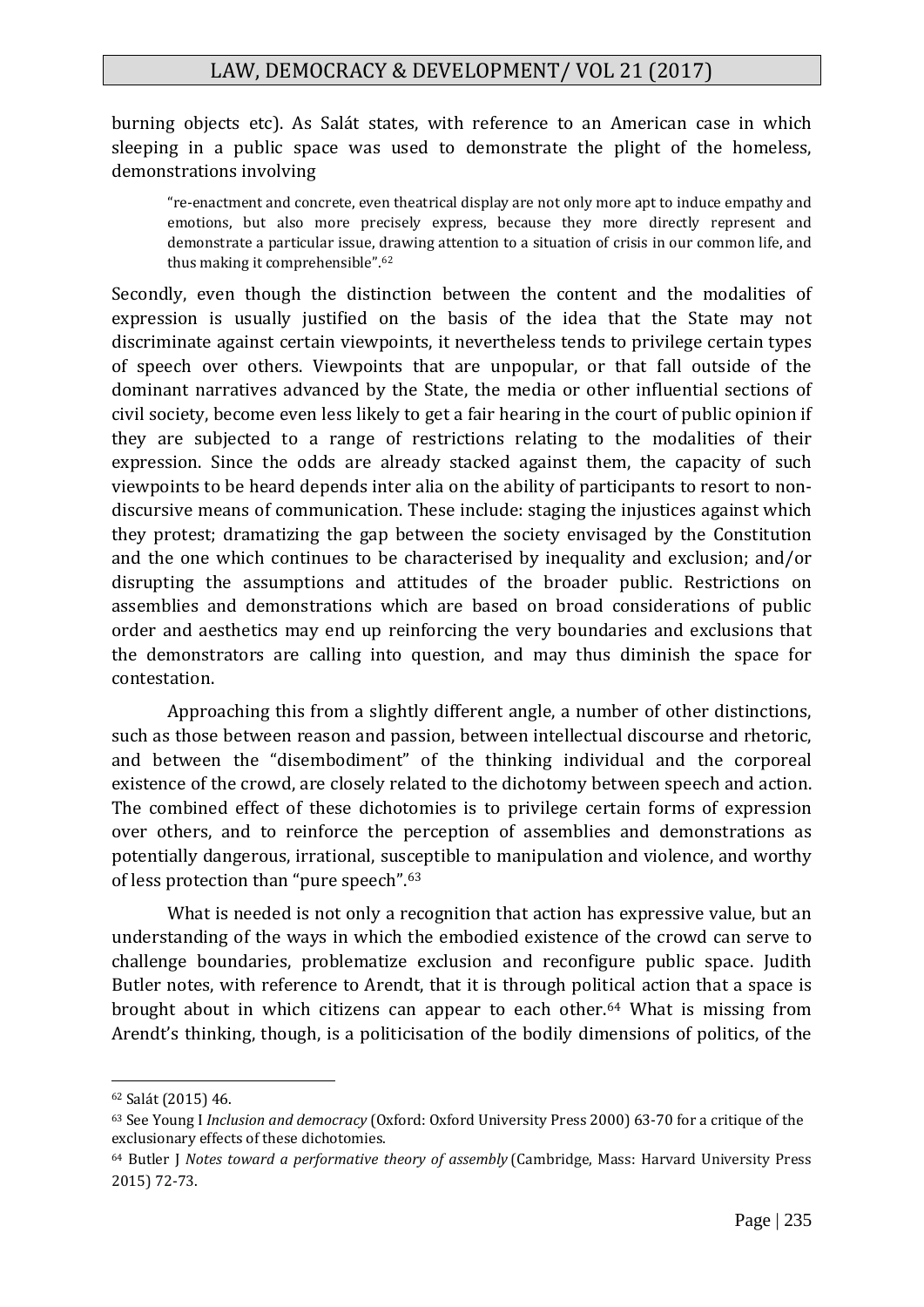material support that is needed to be able to engage in action.[65](#page-15-0) Politics is never simply about the creation of a space of appearance – it is also about the contestation of existing boundaries which allow some to appear while excluding others, which relegate some to a state of destitution outside of the body politic, and which confine the space of appearance through the division between public and private. Demonstrations and protests often involve a (re)claiming of public space, a reconfiguration of who is part of the public, and a politicisation of the boundary between public and private.<sup>[66](#page-15-1)</sup>

Put differently, today many people are considered disposable since they belong to the great mass of the unemployed, or since they can be cast aside once their labour has been exploited. On one interpretation, which has been influenced by Arendt, they are reduced to mere biological life and thus stand outside of the realm of politics. Butler resists this interpretation.[67](#page-15-2) For her, it is precisely through the coming-together of bodies – in streets, on public squares etc – that the division between the public space of appearance and its outside can be politicised. These bodies have material needs, are exposed to the elements, and are vulnerable to the possibility of State brutality. And yet they persist in their occupation of public space and refuse to be relegated to a private world. Their bodies thus assume a public dimension. Their bodily needs – for protection, food, etc – become matters of public concern. The power relations in which they are immersed, become more visible, and their "mere life" becomes politicised.[68](#page-15-3)

Viewed thus, the occupation of public space, and the disruptions caused by it, are not simply incidental to the message that demonstrators seek to convey. They are, often, integral to their struggles for visibility and recognition.

#### **6 CONCLUDING REMARKS**

In this article, I related the impoverished conception of freedom of assembly displayed in legislation and case law, as well as its neglect in academic literature, to a set of dominant understandings of democracy. These understandings are structured in terms of certain binary oppositions: between institutional and extra-institutional politics; between representative and direct democracy; between rational deliberation and political antagonism; between reason and affect; and between speech and action. These oppositions are hierarchical in nature, as the first term of each pair is taken to be superior to the second and/or is considered to be the norm rather than the exception.

<span id="page-15-0"></span><sup>65</sup> See Butler (2015) 44-48 (criticising the dichotomy in Arendt's thought between a public sphere of freedom and a private sphere in which we are confronted with the necessity that arises from our existence as embodied beings) and 73-77 (arguing for a rethinking of Arendt's conceptualisation of appearance to take account of the bodily dimensions of public action). -

<span id="page-15-1"></span><sup>66</sup> Butler (2015) 71-72 & 90.

<span id="page-15-2"></span><sup>67</sup> Butler (2015) 78 argues that this view implicitly ratifies the "regime of appearance" that excludes those considered disposable from political life, and "disregards and devalues those forms of political agency that emerge precisely in those domains deemed prepolitical or extrapolitical and that break into the sphere of appearance as from the outside, as its outside, confounding the distinction between inside and outside". See also Butler (2015) 79-80 for a critique of Giorgio Agamben's notion of "bare life".

<span id="page-15-3"></span><sup>68</sup> Butler (2015) 57-59, 81-85 & 97-98; Butler J "Bodies in alliance and the politics of the street", available at http://www.eipcp.net/transversal/1011/butler/en (accessed 22 February 2016).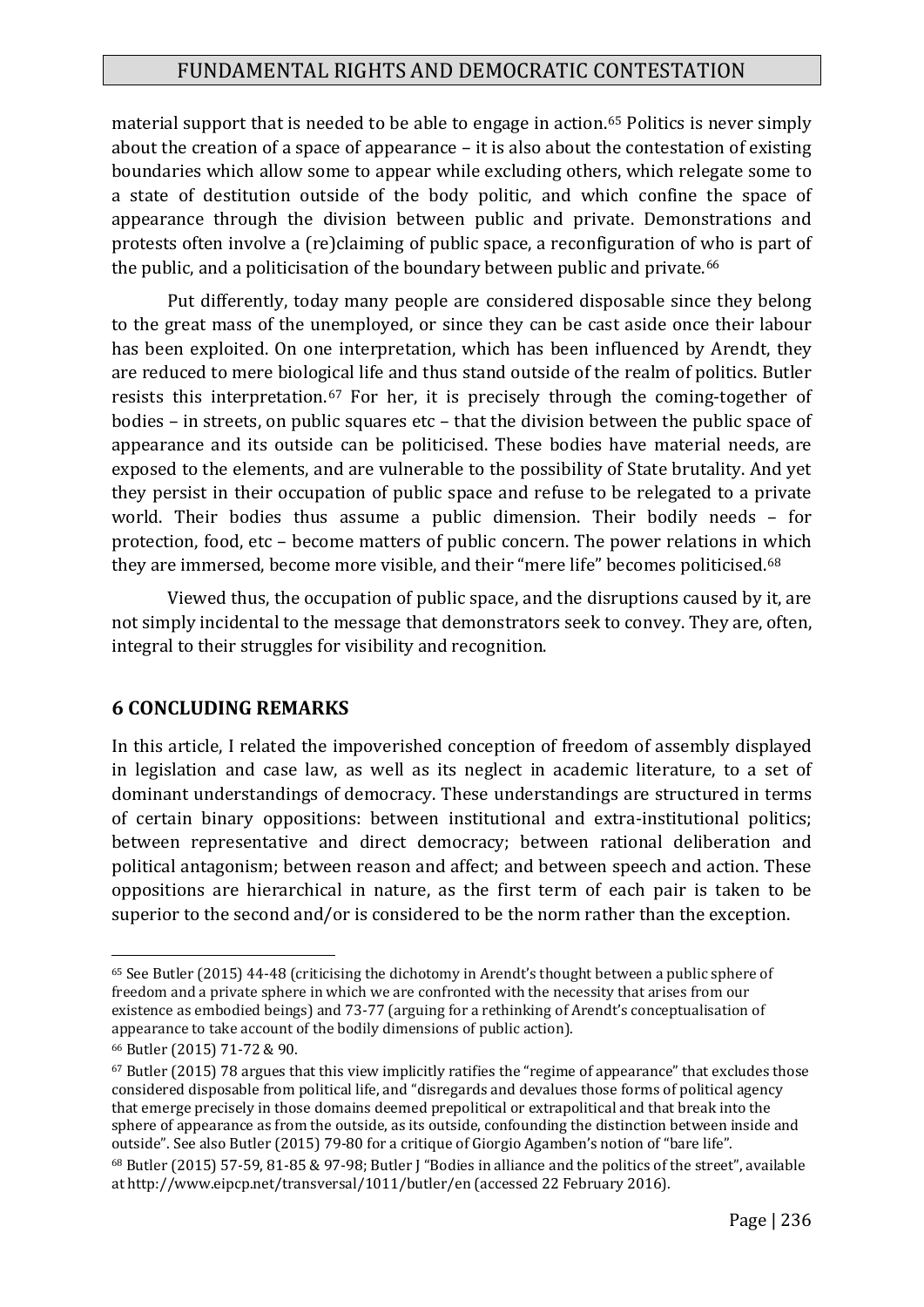I argued that these understandings, together with the narratives which help to sustain them, are problematic for a number of reasons. First, they do not pay sufficient attention to forms of power that are deeply ingrained in societal structures. In South Africa, historical patterns of disadvantage based inter alia on race, class and gender are deepened by neoliberalism's governing rationality, which normalises and depoliticises inequality and exclusion. These structural power relations make it difficult or impossible for the poor and marginalised to participate, and for certain viewpoints to be heard in representative and deliberative forums. Secondly, these understandings underestimate the constitutive role of conflict and antagonism in political life. Because they deny that the social and political order reflects a particular hegemony, they brand counter-hegemonic struggles as illegitimate, and constrict the space for alternative democratic imaginations. Thirdly, these understandings underplay the role of affects and passions in democratic struggles. They privilege rational discourse over non-verbal forms of communication, and reinforce the perception of demonstrations as irrational and potentially dangerous. By treating democratic subjects as disembodied beings, they foreclose an understanding of the ways in which protests can politicise the relegation of some to a state outside of the body politic.

My critique of these understandings does not amount to a call for the inversion of the hierarchical oppositions underlying them, by privileging extra-institutional over institutional politics or crowd action over discursive means of communication. The point is not to substitute direct for representative democracy but, rather, to develop a critical awareness of the limits of representative and deliberative institutions, to recognise the importance of forms of democratic action which take place outside existing institutions, and to find new ways of articulating institutional and extrainstitutional struggles. Such an articulation of different forms of politics should be aimed not at resolving the tensions between them, but at a multiplication of discourses and the creation of a "chain of equivalence" among different struggles.<sup>[69](#page-16-0)</sup>

Freedom of assembly is fundamental to democracy, as it creates spaces for those whose voices are ordinarily not heard in representative and deliberative institutions, to challenge their exclusion. It enables them to contest the boundaries which allow some to appear in the public realm while excluding others, through the coming together of their bodies and through non-discursive means of communication which dramatize certain injustices. Ironically, though, it is precisely the poor and marginalised whose demonstrations are most likely to be suppressed by local authorities and the police. A generous interpretation of section 17, and a resolve to subject limitations of this right to rigorous scrutiny, are crucial to the ideal of equal citizenship.

But even though a more adequate understanding of freedom of assembly on the part of judges can play an important role in opening up spaces for democratic contestation, it is not a panacea. I have criticised narratives which suggest that the fundamental rights guarantees in the Constitution institute a linear process through which inequality and exclusion are progressively eradicated. I have also raised critical questions about the capacity of deliberative institutions, such as courts, to be fully

<span id="page-16-0"></span><sup>69</sup> Mouffe (1993) 77.